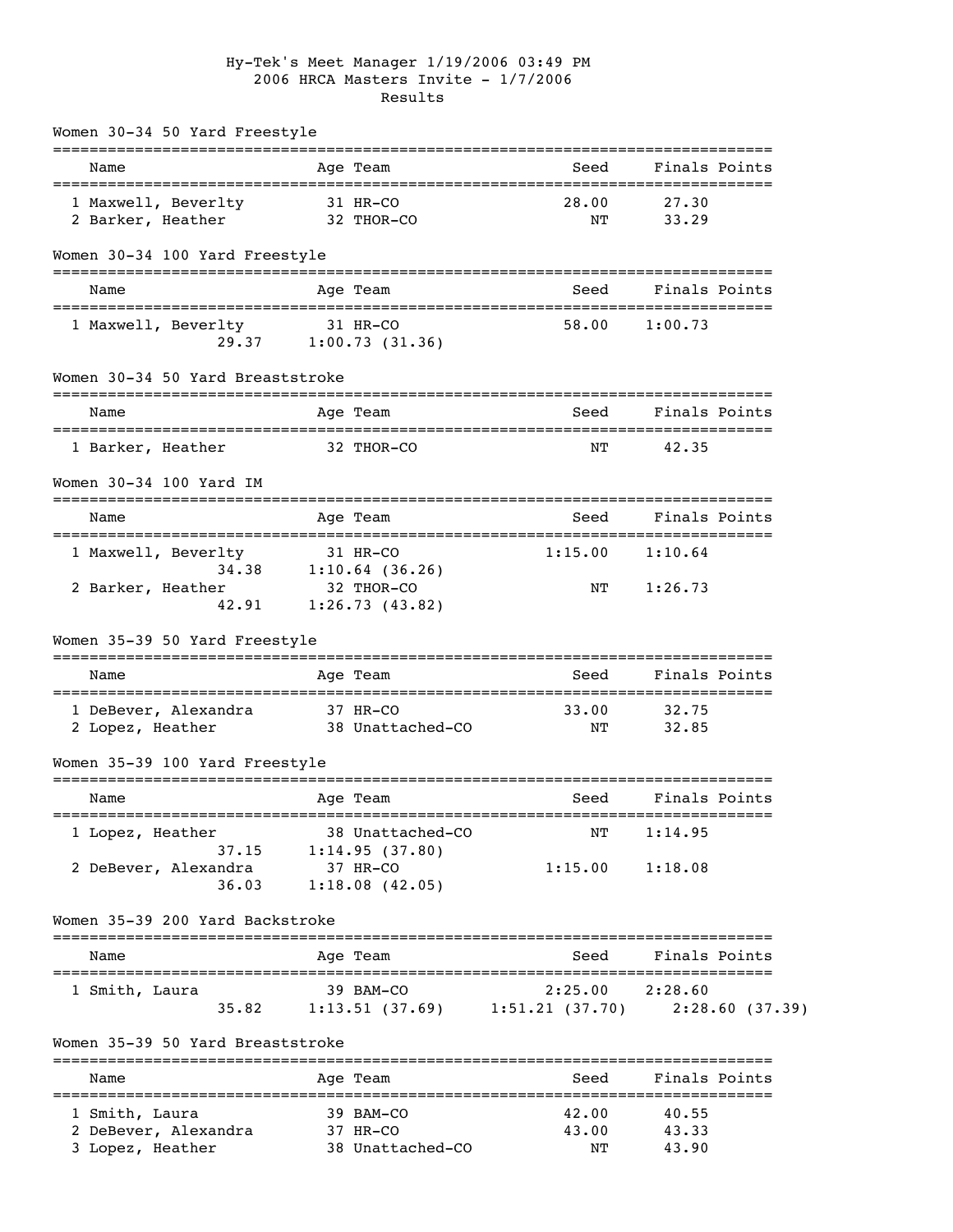| Women 35-39 100 Yard Breaststroke<br>=============================== |        |                                       | :=====================                                |               |                |
|----------------------------------------------------------------------|--------|---------------------------------------|-------------------------------------------------------|---------------|----------------|
| Name                                                                 |        | Age Team                              | Seed                                                  | Finals Points |                |
| 1 Lopez, Heather<br>45.06                                            |        | 38 Unattached-CO<br>$1:33.64$ (48.58) | ΝT                                                    | 1:33.64       |                |
| Women 35-39 50 Yard Butterfly                                        |        | =============                         |                                                       |               |                |
| Name                                                                 |        | Age Team                              | Seed                                                  |               | Finals Points  |
| 1 Smith, Laura                                                       |        | 39 BAM-CO                             | 34.00                                                 | 30.91         |                |
| 2 DeBever, Alexandra 37 HR-CO                                        |        |                                       | 39.00                                                 | 37.54         |                |
| Women 35-39 100 Yard IM                                              |        |                                       |                                                       |               |                |
| Name                                                                 |        | Age Team                              | Seed                                                  | Finals Points |                |
| 1 Lopez, Heather                                                     |        | 38 Unattached-CO                      | NΤ                                                    | 1:27.03       |                |
| 2 DeBever, Alexandra                                                 |        | 43.54 1:27.03 (43.49)<br>37 HR-CO     | $1:35.00$ $1:27.22$                                   |               |                |
| 41.26                                                                |        | $1:27.22$ (45.96)                     |                                                       |               |                |
| Women 40-44 50 Yard Freestyle                                        |        |                                       |                                                       |               |                |
| Name                                                                 |        | ======<br>Age Team                    | Seed                                                  |               | Finals Points  |
| 1 Shieman, Dana                                                      | 43 INV |                                       | 31.00                                                 | 33.17         |                |
| 2 Golding, Sandy<br>Women 40-44 100 Yard Freestyle                   |        | 42 SS-CO                              | 44.00                                                 | 34.28         |                |
| Name                                                                 |        | Age Team                              | Seed                                                  |               | Finals Points  |
| 1 Hagadorn, Heather                                                  | 40 DU  |                                       | 59.00                                                 | 1:00.36       |                |
| 29.52                                                                |        | 1:00.36(30.84)                        | $1:12.00$ $1:14.61$                                   |               |                |
| 2 Nolte, Susan<br>36.19                                              |        | 44 INV<br>1:14.61(38.42)              |                                                       |               |                |
| Women 40-44 500 Yard Freestyle                                       |        |                                       |                                                       |               |                |
| Name                                                                 |        | Age Team                              | Seed                                                  |               | Finals Points  |
| 1 Vanderpoel, Nicole 41 HR-CO                                        |        |                                       | $6:03.05$ $6:00.22$                                   |               |                |
| 34.18                                                                |        |                                       | $1:10.81$ (36.63) $1:47.45$ (36.64) $2:23.75$ (36.30) |               |                |
| 2:59.94(36.19)                                                       |        | 3:36.11(36.17)                        | $4:12.53$ (36.42) $4:49.10$ (36.57)                   |               |                |
| 5:25.19(36.09)                                                       |        | $6:00.22$ (35.03)                     |                                                       |               |                |
| 2 Dullea, Melanie<br>33.28                                           |        | 44 SS<br>1:09.45(36.17)               | $6:08.21$ $6:07.71$<br>1:46.48(37.03)                 |               | 2:23.71(37.23) |
| 3:01.06(37.35)                                                       |        | 3:38.36(37.30)                        | 4:15.69(37.33)                                        |               | 4:52.99(37.30) |
| 5:30.62(37.63)                                                       |        | 6:07.71(37.09)                        |                                                       |               |                |
| 3 Johnson, Deanna                                                    |        | 42 HR                                 | $7:30.00$ $7:13.23$                                   |               |                |
| 32.66                                                                |        | 1:07.19(34.53)                        | 1:42.06(34.87)                                        |               | 2:17.11(35.05) |
| 2:52.61(35.50)                                                       |        | 3:28.21(35.60)                        | $4:03.82$ (35.61)                                     |               | 4:39.61(35.79) |
| 5:14.89(35.28)                                                       |        | 7:13.23(1:58.34)                      |                                                       |               |                |
| 4 Hawkinson, Cindy                                                   |        | 44 HR-CO                              | $8:00.00$ 7:50.15                                     |               |                |
| 33.28                                                                |        | 1:09.45(36.17)                        | 1:46.48(37.03)                                        |               | 2:23.71(37.23) |
| 3:01.06(37.35)                                                       |        | 3:38.36(37.30)                        | $4:15.69$ (37.33) $4:52.99$ (37.30)                   |               |                |
| 5:30.62(37.63)                                                       |        | 7:50.15(2:19.53)                      |                                                       |               |                |

Women 40-44 50 Yard Backstroke

| Name            | Age Team | Seed  | Finals Points |
|-----------------|----------|-------|---------------|
| 1 Shieman, Dana | 43 INV   | 38.00 | 40.72         |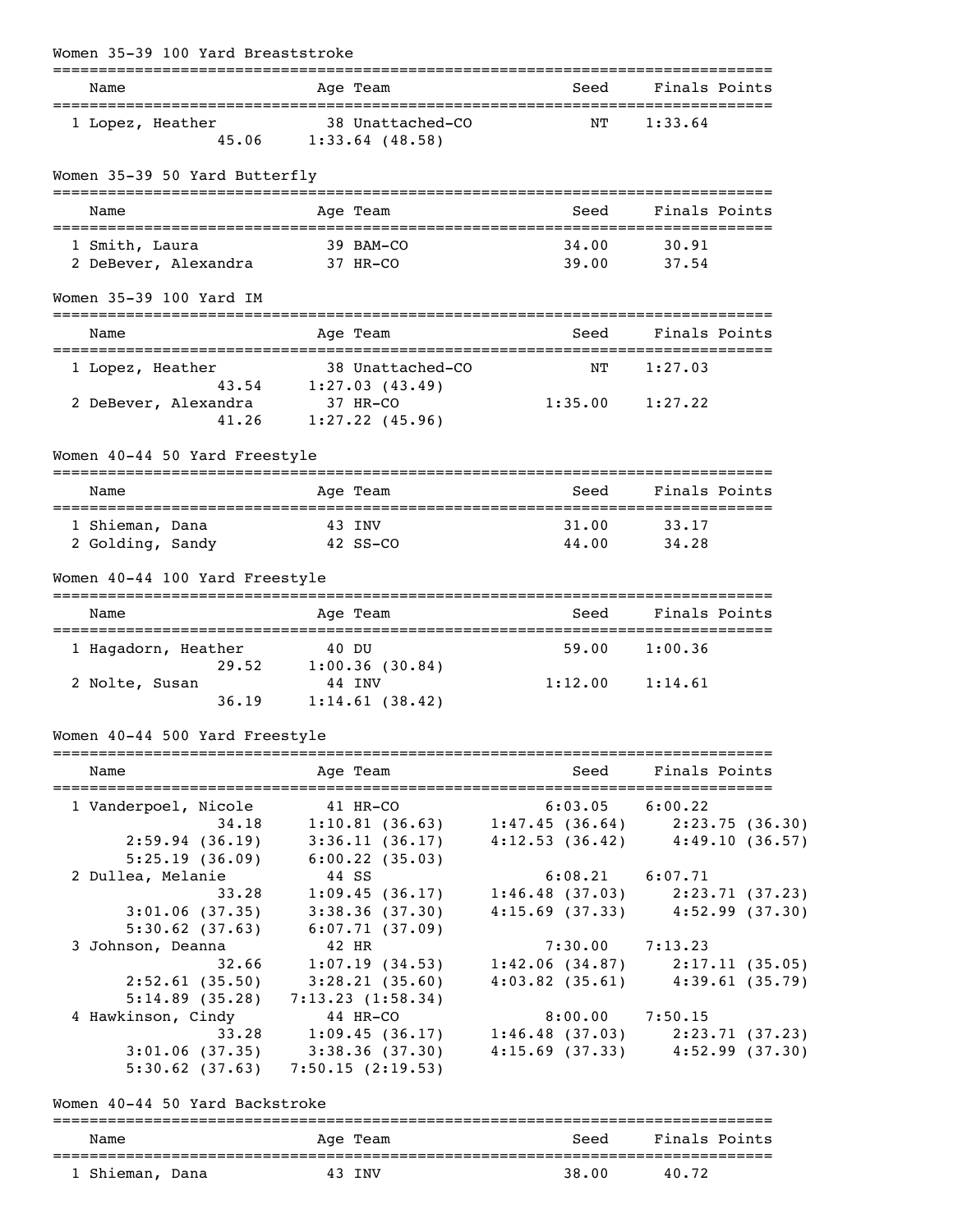## Women 40-44 100 Yard Backstroke

| Name                              | Age Team                                                          | Seed                              | Finals Points                                         |
|-----------------------------------|-------------------------------------------------------------------|-----------------------------------|-------------------------------------------------------|
| 1 Hagadorn, Heather               | 40 DU                                                             | 1:12.00                           | 1:11.32                                               |
| 34.99<br>2 Golding, Sandy         | 1:11.32(36.33)<br>42 SS-CO                                        | $1:40.00$ $1:25.40$               |                                                       |
| 42.17                             | 1:25.40(43.23)                                                    |                                   |                                                       |
| 3 Nolte, Susan<br>41.79           | 44 INV<br>1:26.47(44.68)                                          | $1:26.00$ $1:26.47$               |                                                       |
| 4 Shieman, Dana                   | 43 INV                                                            | $1:22.00$ $1:27.41$               |                                                       |
| 41.57                             | 1:27.41(45.84)                                                    |                                   |                                                       |
| Women 40-44 200 Yard Backstroke   |                                                                   |                                   |                                                       |
| Name                              | Age Team                                                          | Seed                              | Finals Points                                         |
| 1 Vanderpoel, Nicole              | 41 HR-CO                                                          | $2:35.34$ $2:38.60$               |                                                       |
|                                   | 38.93 1:18.70 (39.77) 1:59.16 (40.46) 2:38.60 (39.44)             |                                   |                                                       |
| 2 Nolte, Susan                    | 44 INV                                                            | $3:02.00$ $3:09.60$               |                                                       |
| 43.30                             |                                                                   |                                   | $1:30.61$ (47.31) $2:20.01$ (49.40) $3:09.60$ (49.59) |
| Women 40-44 50 Yard Breaststroke  |                                                                   |                                   |                                                       |
| Name                              | Age Team                                                          |                                   | Seed Finals Points                                    |
| 1 Shieman, Dana                   | 43 INV                                                            | 40.00                             | 42.89                                                 |
| Women 40-44 100 Yard Breaststroke |                                                                   |                                   |                                                       |
| Name                              | Age Team                                                          | Seed                              | Finals Points                                         |
|                                   |                                                                   |                                   |                                                       |
| 1 Johnson, Deanna<br>40.52        | 42 HR<br>1:24.51(43.99)                                           | $1:25.00$ $1:24.51$               |                                                       |
| 2 Hagadorn, Heather               | 40 DU                                                             | 1:24.00                           | 1:28.77                                               |
|                                   | 42.45 1:28.77 (46.32)                                             |                                   |                                                       |
| 3 Nolte, Susan                    | 44 INV                                                            | $1:31.00$ $1:32.22$               |                                                       |
| 44.27                             | $1:32.22$ (47.95)                                                 |                                   |                                                       |
| Women 40-44 200 Yard Breaststroke |                                                                   |                                   |                                                       |
| Name                              | Age Team                                                          | Seed                              | Finals Points                                         |
| 1 Johnson, Deanna                 | 42 HR                                                             | NΤ                                | 3:04.31                                               |
| 41.46                             |                                                                   | $1:28.06(46.60)$ $2:16.26(48.20)$ | 3:04.31(48.05)                                        |
| Women 40-44 100 Yard Butterfly    |                                                                   |                                   |                                                       |
| Name                              | Age Team                                                          | Seed                              | Finals Points                                         |
| 1 Dullea, Melanie                 | 44 SS                                                             | 1:13.13                           | 1:15.06                                               |
|                                   | 34.81   1:15.06 (40.25)                                           |                                   |                                                       |
| Women 40-44 200 Yard Butterfly    |                                                                   |                                   |                                                       |
| Name                              | Age Team                                                          |                                   | Seed Finals Points                                    |
|                                   |                                                                   |                                   |                                                       |
| 1 Vanderpoel, Nicole<br>36.77     | 41 HR-CO<br>$1:16.83$ (40.06) $1:59.56$ (42.73) $2:41.70$ (42.14) | $2:38.56$ $2:41.70$               |                                                       |
|                                   |                                                                   |                                   |                                                       |
| Women 40-44 100 Yard IM           |                                                                   |                                   |                                                       |
| Name                              | Age Team                                                          | Seed                              | Finals Points                                         |
|                                   |                                                                   |                                   |                                                       |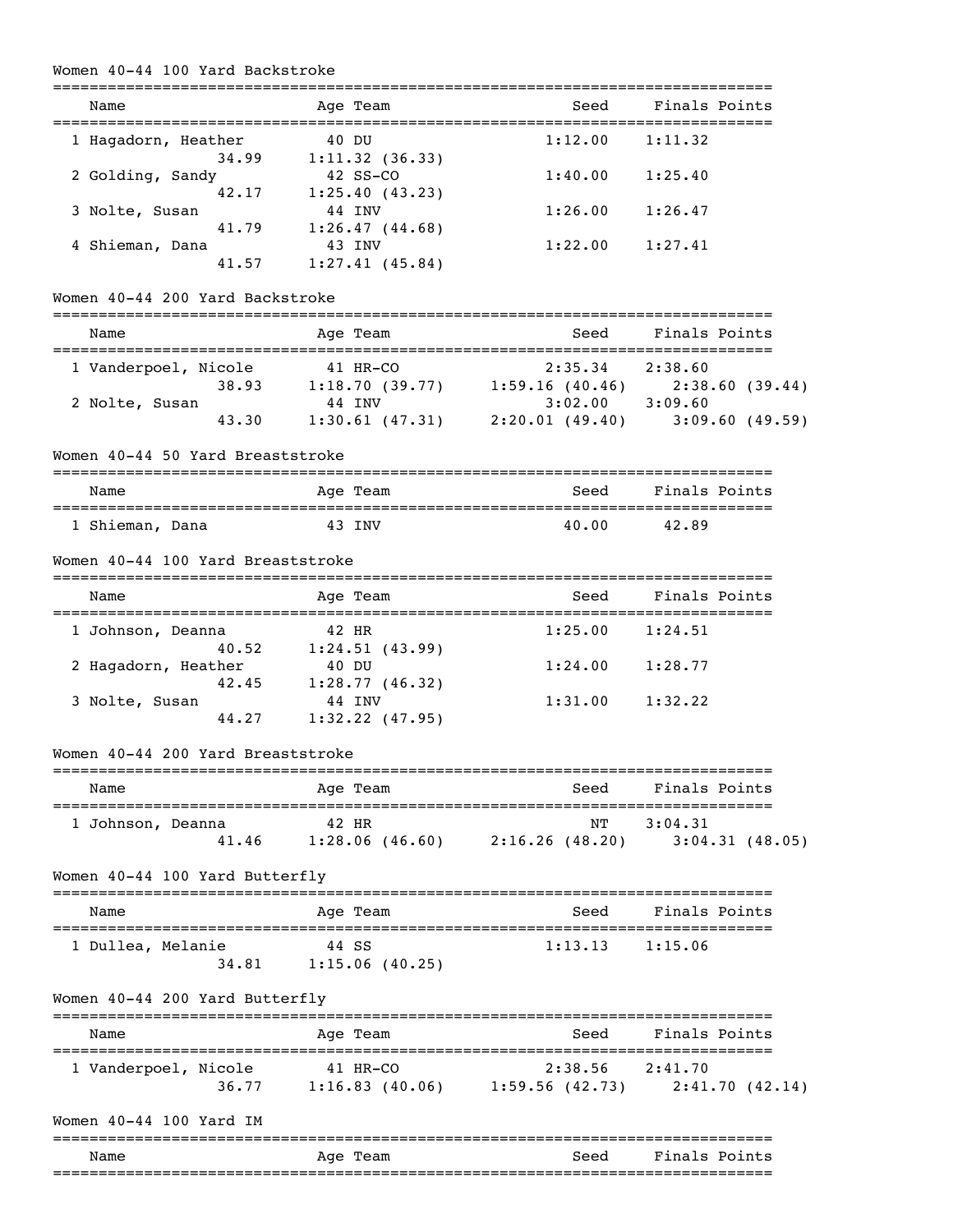| 1 Hagadorn, Heather                           | 40 DU                                                                                                                                                                                                                                                                                                                              | 1:10.00             | 1:13.34                                                     |
|-----------------------------------------------|------------------------------------------------------------------------------------------------------------------------------------------------------------------------------------------------------------------------------------------------------------------------------------------------------------------------------------|---------------------|-------------------------------------------------------------|
|                                               | $33.75$ 1:13.34 (39.59)                                                                                                                                                                                                                                                                                                            |                     |                                                             |
| 2 Shieman, Dana<br>41.49                      | 43 INV<br>1:29.57(48.08)                                                                                                                                                                                                                                                                                                           | $1:25.00$ $1:29.57$ |                                                             |
| Women 40-44 200 Yard IM                       |                                                                                                                                                                                                                                                                                                                                    |                     |                                                             |
| Name                                          | Age Team                                                                                                                                                                                                                                                                                                                           | Seed                | Finals Points                                               |
| 1 Vanderpoel, Nicole 41 HR-CO                 |                                                                                                                                                                                                                                                                                                                                    | $2:35.75$ $2:36.88$ |                                                             |
|                                               | cole 41 HR-CO 2:35.75 2:36.88 (34.88)<br>34.67 1:15.46 (40.79) 2:02.00 (46.54) 2:36.88 (34.88)                                                                                                                                                                                                                                     |                     |                                                             |
| 2 Johnson, Deanna                             | 42 HR<br>37.99 1:24.68 (46.69) 2:14.50 (49.82) 2:56.85 (42.35)                                                                                                                                                                                                                                                                     | $3:00.00$ 2:56.85   |                                                             |
| Women 45-49 50 Yard Freestyle                 |                                                                                                                                                                                                                                                                                                                                    |                     |                                                             |
| Name                                          | Age Team                                                                                                                                                                                                                                                                                                                           |                     | Seed Finals Points                                          |
| 1 Garnier, Kathy                              | 45 INV                                                                                                                                                                                                                                                                                                                             | 26.50               | 26.43                                                       |
| Women 45-49 100 Yard Freestyle                |                                                                                                                                                                                                                                                                                                                                    |                     |                                                             |
|                                               |                                                                                                                                                                                                                                                                                                                                    |                     |                                                             |
| Name                                          | Age Team                                                                                                                                                                                                                                                                                                                           | Seed                | Finals Points                                               |
| 1 Garnier, Kathy                              | 45 INV<br>28.70 57.88 (29.18)                                                                                                                                                                                                                                                                                                      |                     | 57.50 57.88                                                 |
| Women 45-49 200 Yard Freestyle                |                                                                                                                                                                                                                                                                                                                                    |                     |                                                             |
| Name                                          | Age Team                                                                                                                                                                                                                                                                                                                           | Seed                | Finals Points                                               |
| 1 Nelson, Judy                                | $\begin{array}{ccccccccc}\n & 45 & \text{HR-CO} & & 2:10.00 & & 2:05.50 & & 32.04 \\  & & 1:04.54 & (33.15) & & 1:37.46 & (32.92) & & 2:09.50 & (32.04) \\  & & 45 & \text{INV} & & 2:10.00 & & 2:11.54 & & \\  & & 31.40 & & 1:04.42 & (33.02) & & 1:37.37 & (32.95) & & 2:11.54 & (34.17) \\  & & & & & & & & & & & & & & & & &$ |                     |                                                             |
| 2 Garnier, Kathy                              |                                                                                                                                                                                                                                                                                                                                    |                     |                                                             |
|                                               |                                                                                                                                                                                                                                                                                                                                    |                     |                                                             |
| 3 Pyle, Rebecca                               |                                                                                                                                                                                                                                                                                                                                    |                     | $1:15.76$ (40.14) $1:55.63$ (39.87) $2:33.96$ (38.33)       |
| 35.62                                         |                                                                                                                                                                                                                                                                                                                                    |                     |                                                             |
| Women 45-49 500 Yard Freestyle                |                                                                                                                                                                                                                                                                                                                                    |                     | ________________________________                            |
| Name<br>===================================== | Age Team                                                                                                                                                                                                                                                                                                                           | Seed                | Finals Points                                               |
| 1 Nelson, Judy                                | 45 HR-CO                                                                                                                                                                                                                                                                                                                           | $5:45.00$ $5:49.28$ |                                                             |
| 32.66                                         |                                                                                                                                                                                                                                                                                                                                    |                     | $1:07.19$ $(34.53)$ $1:42.06$ $(34.87)$ $2:17.11$ $(35.05)$ |
| 2:52.61(35.50)<br>5:14.89(35.28)              | 3:28.21(35.60)<br>5:49.28(34.39)                                                                                                                                                                                                                                                                                                   | $4:03.82$ (35.61)   | 4:39.61(35.79)                                              |
| 2 Garnier, Kathy                              | 45 INV                                                                                                                                                                                                                                                                                                                             | $6:00.00$ 5:59.52   |                                                             |
|                                               | 33.14 1:09.26 (36.12) 1:45.64 (36.38) 2:22.72 (37.08)                                                                                                                                                                                                                                                                              |                     |                                                             |
| 2:59.02(36.30)<br>5:25.27(35.96)              | $3:35.89$ (36.87)<br>5:59.52(34.25)                                                                                                                                                                                                                                                                                                |                     | $4:12.47$ (36.58) $4:49.31$ (36.84)                         |
| Women 45-49 100 Yard Backstroke               |                                                                                                                                                                                                                                                                                                                                    |                     |                                                             |
|                                               |                                                                                                                                                                                                                                                                                                                                    |                     |                                                             |
| Name                                          | Age Team                                                                                                                                                                                                                                                                                                                           | Seed                | Finals Points                                               |
| 1 Nelson, Judy<br>36.20                       | 45 HR-CO<br>1:13.06(36.86)                                                                                                                                                                                                                                                                                                         | 1:12.00             | 1:13.06                                                     |
| Women 45-49 50 Yard Butterfly                 | -------                                                                                                                                                                                                                                                                                                                            |                     |                                                             |
| Name                                          | Age Team                                                                                                                                                                                                                                                                                                                           | Seed                | Finals Points                                               |
| 1 Pyle, Rebecca                               | 49 SS                                                                                                                                                                                                                                                                                                                              | 37.00               | 34.99                                                       |
| Women 45-49 100 Yard Butterfly                |                                                                                                                                                                                                                                                                                                                                    |                     |                                                             |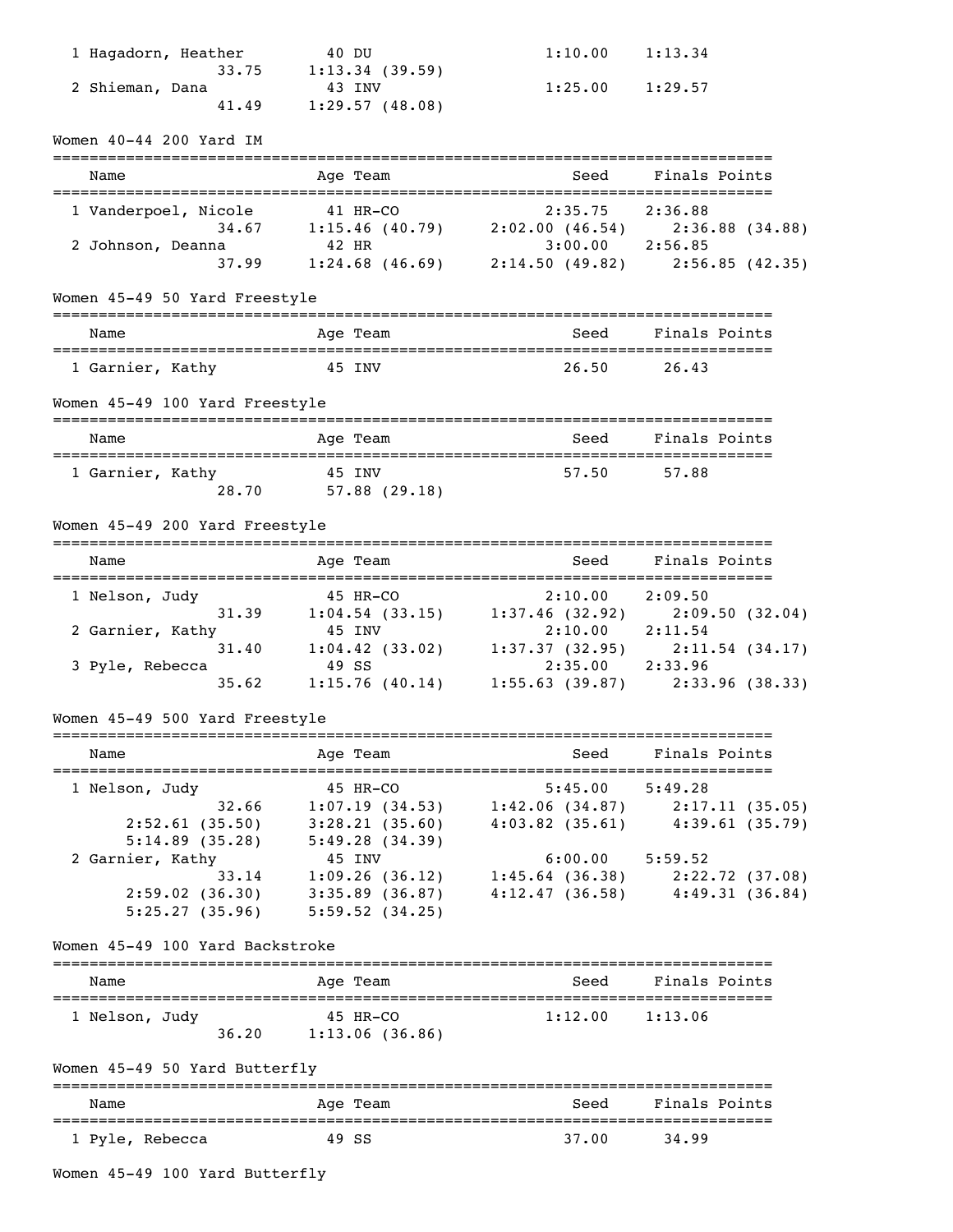| Name                                        | ========<br>Age Team                                                                                                                          | --------------------------------------                                       | Seed Finals Points        |
|---------------------------------------------|-----------------------------------------------------------------------------------------------------------------------------------------------|------------------------------------------------------------------------------|---------------------------|
| 1 Pyle, Rebecca                             | 49 SS<br>$37.29$ 1:19.07 (41.78)                                                                                                              | 1:20.00                                                                      | 1:19.07                   |
| Women 45-49 200 Yard Butterfly              |                                                                                                                                               |                                                                              |                           |
| Name                                        | Age Team                                                                                                                                      | Seed                                                                         | Finals Points             |
| 1 Pyle, Rebecca                             | 49 SS<br>40.61 1:27.72 (47.11) 2:16.62 (48.90) 3:03.89 (47.27)                                                                                | $3:05.00$ $3:03.89$                                                          |                           |
| Women 45-49 200 Yard IM                     |                                                                                                                                               |                                                                              |                           |
| Name<br>=================================== | Age Team                                                                                                                                      |                                                                              | Seed Finals Points        |
| 1 Nelson, Judy                              | 45 HR-CO<br>33.55 1:13.01 (39.46) 1:59.17 (46.16) 2:33.78 (34.61)                                                                             |                                                                              |                           |
| Women 50-54 50 Yard Freestyle               |                                                                                                                                               |                                                                              |                           |
| Name                                        | Age Team                                                                                                                                      |                                                                              | Seed Finals Points        |
| 1 Slavec, Deborah                           | 52 HR-CO                                                                                                                                      | 32.00                                                                        | 32.89                     |
| Women 50-54 200 Yard Freestyle              |                                                                                                                                               |                                                                              |                           |
| Name                                        | Age Team                                                                                                                                      |                                                                              | Seed Finals Points        |
| 1 Swan, Laurie                              | $52$ HR-CO $2:49.00$ $2:50.05$<br>39.17 1:21.85 (42.68) 2:06.32 (44.47) 2:50.05 (43.73)                                                       |                                                                              |                           |
| Women 50-54 500 Yard Freestyle              |                                                                                                                                               |                                                                              |                           |
| Name                                        | Age Team                                                                                                                                      | Seed                                                                         | Finals Points             |
| 1 Slover, Carrie                            | ver, Carrie 53 PM<br>35.53 1:14.71 (39.18) 1:55.36 (40.65) 2:36.73 (41.37)<br>3:17.66 (40.93) 3:59.86 (42.20) 4:41.34 (41.48) 5:22.32 (40.98) |                                                                              |                           |
| 6:03.17(40.85)<br>2 Swan, Laurie<br>33.14   | 6:40.84(37.67)<br>52 HR-CO<br>$2:59.02$ (36.30) 3:35.89 (36.87)<br>$5:25.27$ (35.96) 7:14.64 (1:49.37)                                        | 7:35.00<br>1:09.26 (36.12) 1:45.64 (36.38) 2:22.72 (37.08)<br>4:12.47(36.58) | 7:14.64<br>4:49.31(36.84) |
| Women 50-54 50 Yard Backstroke              |                                                                                                                                               |                                                                              |                           |
| Name                                        | Age Team                                                                                                                                      | Seed                                                                         | Finals Points             |
| 1 Slover, Carrie<br>2 Slavec, Deborah       | 53 PM<br>52 HR-CO                                                                                                                             | 36.56<br>44.00                                                               | 36.14<br>43.86            |
| Women 50-54 100 Yard Backstroke             |                                                                                                                                               |                                                                              |                           |
| Name                                        | Age Team                                                                                                                                      | Seed                                                                         | Finals Points             |
| 1 Slover, Carrie<br>39.28<br>2 Swan, Laurie | 53 PM<br>1:18.91(39.63)<br>52 HR-CO                                                                                                           | 1:19.33<br>$1:32.00$ $1:29.84$                                               | 1:18.91                   |
| 43.75<br>Women 50-54 200 Yard Backstroke    | 1:29.84(46.09)                                                                                                                                |                                                                              |                           |

## ===============================================================================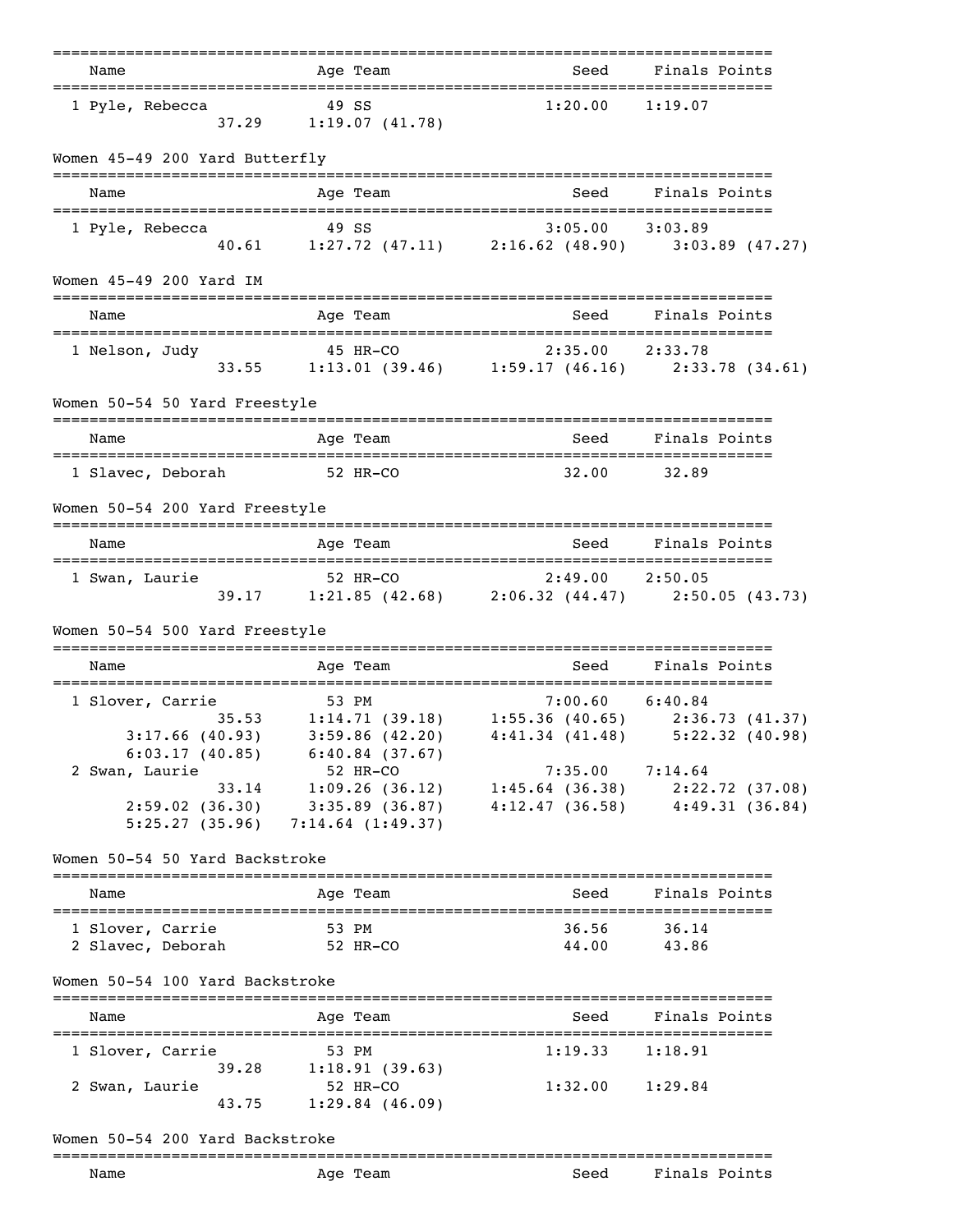| 1 Slover, Carrie                  | 53 PM<br>$\begin{array}{ccccccccc} 53 & \text{PM} & & & 2:53.54 & 2:47.20 \\ 40.11 & & 1:21.53 & (41.42) & & 2:04.65 & (43.12) & & 2:47.20 & (42.55) \end{array}$                                                                                                      |         |                                                              |
|-----------------------------------|------------------------------------------------------------------------------------------------------------------------------------------------------------------------------------------------------------------------------------------------------------------------|---------|--------------------------------------------------------------|
| Women 50-54 50 Yard Breaststroke  |                                                                                                                                                                                                                                                                        |         |                                                              |
| Name                              | Age Team                                                                                                                                                                                                                                                               | Seed    | Finals Points                                                |
| 1 Slavec, Deborah                 | 52 HR-CO                                                                                                                                                                                                                                                               | 44.00   | 45.01                                                        |
| Women 50-54 200 Yard IM           |                                                                                                                                                                                                                                                                        |         |                                                              |
| Name                              | Age Team                                                                                                                                                                                                                                                               | Seed    | Finals Points                                                |
| 1 Swan, Laurie                    | 52 HR-CO<br>46.45 1:35.84 (49.39) 2:32.24 (56.40) 3:15.47 (43.23)                                                                                                                                                                                                      |         |                                                              |
|                                   |                                                                                                                                                                                                                                                                        |         |                                                              |
| Women 60-64 200 Yard Freestyle    |                                                                                                                                                                                                                                                                        |         |                                                              |
| Name                              | Age Team                                                                                                                                                                                                                                                               | Seed    | Finals Points                                                |
| 1 Anziano, Marcia                 | $1:27.92$ (45.40)<br>$60$ DU-CO<br>$1:27.92$ (45.40)<br>$64$ SNM-CO<br>$1:20$<br>$64$ SNM-CO<br>$1:20$<br>$1:20$<br>$1:20$<br>$1:20$<br>$1:20$<br>$1:20$<br>$1:20$<br>$1:20$<br>$1:20$<br>$1:20$<br>$1:20$<br>$1:20$<br>$1:20$<br>$1:20$<br>$1:20$<br>$1:20$<br>$1:20$ |         |                                                              |
|                                   |                                                                                                                                                                                                                                                                        |         |                                                              |
| 2 Dyck, Grace<br>47.02            |                                                                                                                                                                                                                                                                        |         | 64 SNM-CO<br>1:37.57 (50.55) 2:28.74 (51.17) 3:18.33 (49.59) |
| Women 60-64 500 Yard Freestyle    |                                                                                                                                                                                                                                                                        |         |                                                              |
|                                   |                                                                                                                                                                                                                                                                        |         |                                                              |
| Name                              | Age Team                                                                                                                                                                                                                                                               | Seed    | Finals Points                                                |
| 1 Anziano, Marcia                 | 60 DU-CO                                                                                                                                                                                                                                                               |         |                                                              |
|                                   | ano, Marcia 60 DU-CO 7:45.05 7:48.46<br>34.18 1:10.81 (36.63) 1:47.45 (36.64) 2:23.75 (36.30)<br>2:59.94 (36.19) 3:36.11 (36.17) 4:12.53 (36.42) 4:49.10 (36.57)                                                                                                       |         |                                                              |
|                                   |                                                                                                                                                                                                                                                                        |         |                                                              |
|                                   | $5:25.19$ (36.09) 7:48.46 (2:23.27)                                                                                                                                                                                                                                    |         |                                                              |
| Women 60-64 100 Yard Backstroke   |                                                                                                                                                                                                                                                                        |         |                                                              |
| Name                              | Age Team                                                                                                                                                                                                                                                               | Seed    | Finals Points                                                |
| 1 Anziano, Marcia<br>54.51        | 60 DU-CO<br>$1:54.94$ $(1:00.43)$                                                                                                                                                                                                                                      | 1:50.03 | 1:54.94                                                      |
| Women 60-64 50 Yard Breaststroke  |                                                                                                                                                                                                                                                                        |         |                                                              |
|                                   |                                                                                                                                                                                                                                                                        |         |                                                              |
| Name<br>--------------------      | Age Team<br>--------------------------------------                                                                                                                                                                                                                     | Seed    | Finals Points<br>----------------                            |
| 1 Dyck, Grace                     | 64 SNM-CO                                                                                                                                                                                                                                                              | 50.00   | 49.18                                                        |
| Women 60-64 100 Yard Breaststroke |                                                                                                                                                                                                                                                                        |         |                                                              |
| Name                              | Age Team                                                                                                                                                                                                                                                               | Seed    | Finals Points                                                |
| 1 Dyck, Grace                     | 64 SNM-CO                                                                                                                                                                                                                                                              | 1:50.00 | 1:48.43                                                      |
|                                   | 52.16 1:48.43 (56.27)                                                                                                                                                                                                                                                  |         |                                                              |
| Women 60-64 100 Yard IM           |                                                                                                                                                                                                                                                                        |         |                                                              |
| Name                              | Age Team                                                                                                                                                                                                                                                               | Seed    | Finals Points                                                |
| 1 Dyck, Grace                     | 64 SNM-CO                                                                                                                                                                                                                                                              | 1:55.00 | 1:45.55                                                      |
|                                   | 54.14 1:45.55 (51.41)                                                                                                                                                                                                                                                  |         |                                                              |
| Men 25-29 100 Yard Freestyle      |                                                                                                                                                                                                                                                                        |         |                                                              |
|                                   |                                                                                                                                                                                                                                                                        |         |                                                              |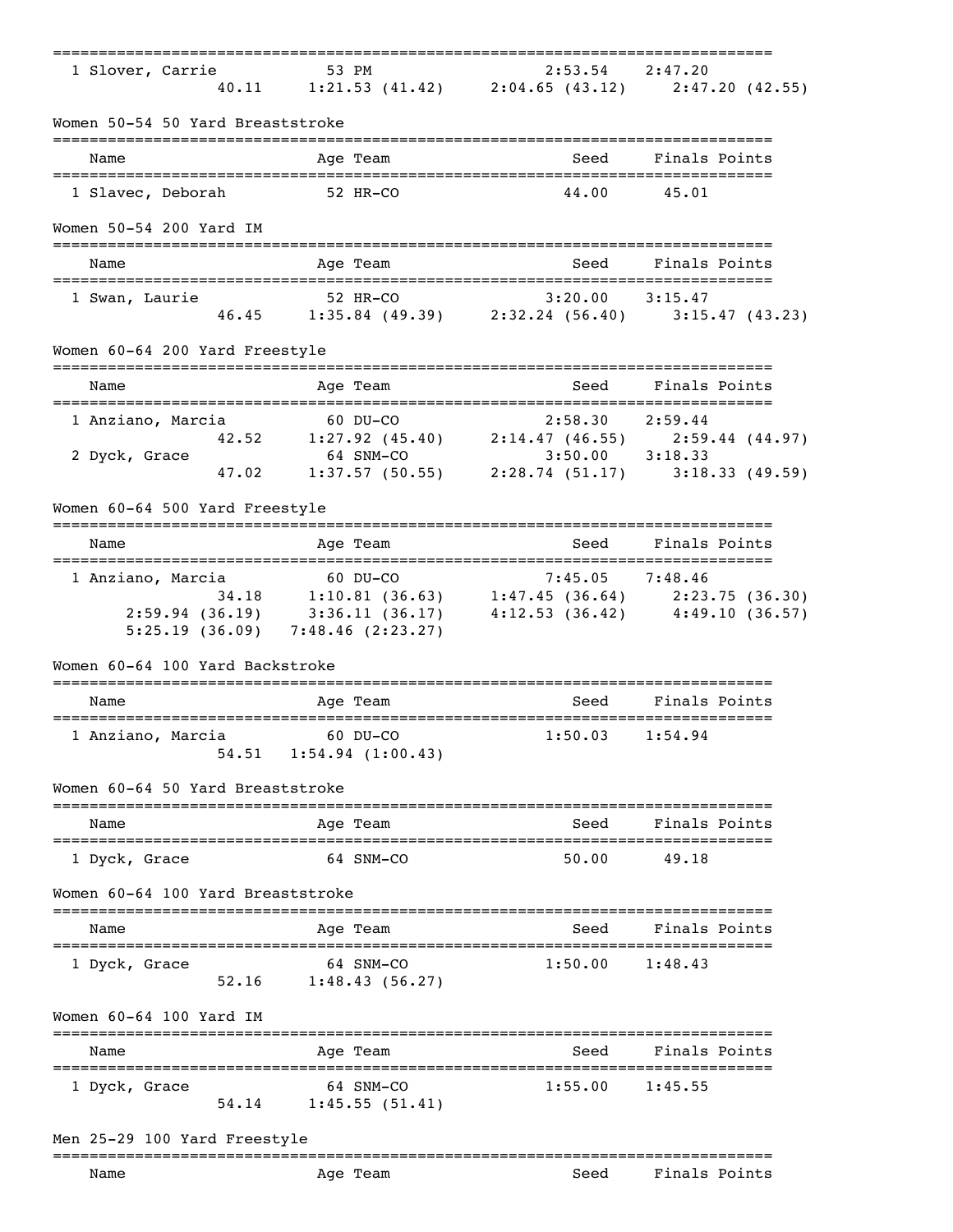| 1 Albert, Alex                  |       | 29 HR-CO<br>25.98 54.60 (28.62)         | 55.00                                                             | 54.60         |  |
|---------------------------------|-------|-----------------------------------------|-------------------------------------------------------------------|---------------|--|
| Men 25-29 50 Yard Butterfly     |       |                                         |                                                                   |               |  |
| Name                            |       | Age Team                                | Seed                                                              | Finals Points |  |
| 1 Coyne, Brendan M              |       | 25 HR-CO                                | 23.89                                                             | 22.17         |  |
| Men 25-29 100 Yard Butterfly    |       |                                         |                                                                   |               |  |
| Name                            |       | Age Team                                | Seed                                                              | Finals Points |  |
| 1 Coyne, Brendan M              |       | 25 HR-CO<br>22.09 1:08.86 (46.77)       | NT                                                                | 1:08.86       |  |
| Men 25-29 100 Yard IM           |       |                                         |                                                                   |               |  |
| Name                            |       | Age Team                                | Seed                                                              | Finals Points |  |
| 1 Albert, Alex                  |       | 29 HR-CO<br>28.79 1:01.27 (32.48)       | 1:03.00                                                           | 1:01.27       |  |
| Men 25-29 200 Yard IM           |       |                                         |                                                                   |               |  |
| Name                            |       | Age Team                                | Seed                                                              | Finals Points |  |
| 1 Albert, Alex                  |       |                                         | 29 HR-CO<br>28.22 1:02.88 (34.66) 1:43.13 (40.25) 2:14.48 (31.35) |               |  |
| Men 30-34 50 Yard Butterfly     |       |                                         |                                                                   |               |  |
| Name                            |       | Age Team                                | Seed                                                              | Finals Points |  |
| 1 Beck, Matt W                  |       | 31 HR-CO                                | 23.90                                                             | 23.60         |  |
| Men 35-39 50 Yard Freestyle     |       |                                         |                                                                   |               |  |
| Name                            |       | Age Team                                | Seed                                                              | Finals Points |  |
| 1 Reeder, David                 |       | 38 CSST-CO                              | 25.00                                                             | 26.70         |  |
| Men 35-39 100 Yard Backstroke   |       | =========                               |                                                                   |               |  |
| Name                            |       | Age Team                                | Seed                                                              | Finals Points |  |
| 1 Reeder, David                 |       | 38 CSST-CO<br>$31.97$ $1:05.18$ (33.21) | 1:08.00                                                           | 1:05.18       |  |
| Men 35-39 100 Yard Breaststroke |       |                                         |                                                                   |               |  |
| Name                            |       | Age Team                                | Seed                                                              | Finals Points |  |
| 1 Reeder, David                 | 36.31 | 38 CSST-CO<br>1:16.09(39.78)            | 1:14.00                                                           | 1:16.09       |  |
| Men 35-39 100 Yard IM           |       | ---------                               |                                                                   |               |  |
| Name                            |       | Age Team                                | Seed                                                              | Finals Points |  |
| 1 Reeder, David                 | 30.72 | 38 CSST-CO<br>$1:05.80$ (35.08)         | 1:06.00                                                           | 1:05.80       |  |
| Men 35-39 200 Yard IM           |       |                                         |                                                                   |               |  |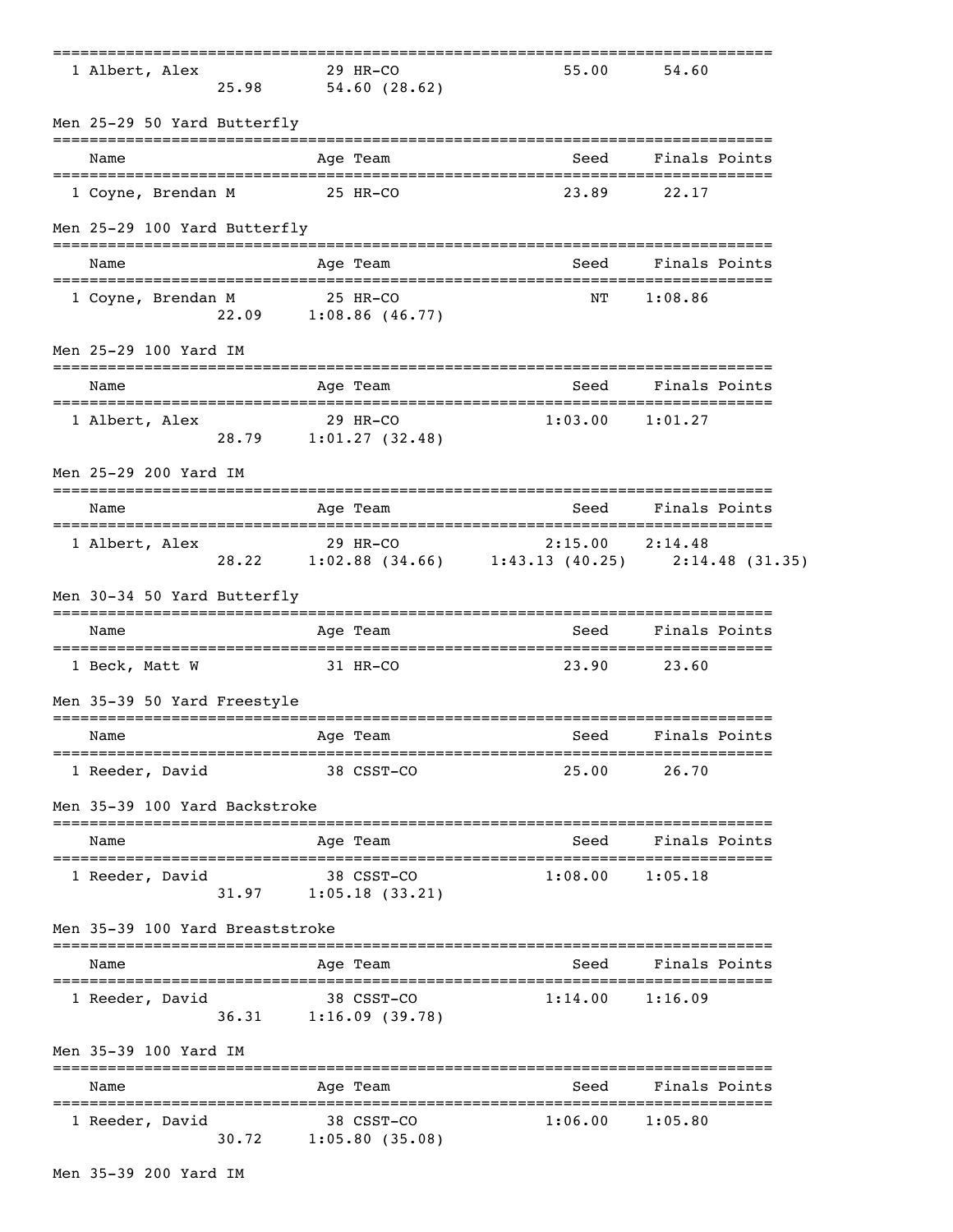| Name<br>___________________________________   | Age Team                                                            | Seed<br>______________________             | Finals Points                       |
|-----------------------------------------------|---------------------------------------------------------------------|--------------------------------------------|-------------------------------------|
| 1 Reeder, David<br>33.72                      | 38 CSST-CO<br>$1:10.03$ (36.31) $1:53.69$ (43.66) $2:29.41$ (35.72) | 2:20.00                                    | 2:29.41                             |
| Men 40-44 50 Yard Freestyle                   |                                                                     |                                            |                                     |
| Name                                          | Age Team                                                            | Seed                                       | Finals Points                       |
| 1 Smith, John                                 | 43 GAC-CO                                                           | 21.90                                      | 21.98                               |
| 2 Brostuen, David 41 Unattached-CO            |                                                                     | 26.00                                      | 26.65                               |
| 3 Magouirk, Jeffrey 44 BB                     |                                                                     | 27.00                                      | 27.54                               |
| 4 Barber, Jeff                                | 44 INV-CO                                                           | 33.00                                      | 33.52                               |
| Men 40-44 100 Yard Freestyle                  |                                                                     |                                            |                                     |
| Name<br>-=================================    | Age Team                                                            | Seed                                       | Finals Points<br>============       |
| 1 Smith, John                                 | 43 GAC-CO                                                           | 49.50                                      | 48.95                               |
| 23.72<br>2 Brostuen, David                    | 48.95(25.23)<br>41 Unattached-CO                                    | 59.00                                      | 58.61                               |
| 27.37                                         | 58.61 (31.24)                                                       |                                            |                                     |
| 3 Magouirk, Jeffrey                           | 44 BB                                                               | 58.00                                      | 1:01.76                             |
| 29.20                                         | 1:01.76(32.56)                                                      |                                            |                                     |
| 4 Arnold, Daniel J<br>30.37                   | 41 CSST-CO<br>1:03.30(32.93)                                        | 59.00                                      | 1:03.30                             |
| Men 40-44 200 Yard Freestyle                  |                                                                     |                                            |                                     |
| Name                                          | Age Team                                                            | Seed                                       | Finals Points                       |
| 1 Magouirk, Jeffrey                           | 44 BB                                                               | 2:08.00                                    | 2:15.91                             |
|                                               | $30.08$ 1:03.61 (33.53) 1:40.12 (36.51)                             |                                            | 2:15.91(35.79)                      |
| 2 Arnold, Daniel J                            | 41 CSST-CO                                                          | 2:11.00 2:18.17                            |                                     |
| 31.65                                         | $1:06.69$ (35.04) $1:42.46$ (35.77)                                 |                                            | 2:18.17(35.71)                      |
| Men 40-44 500 Yard Freestyle                  |                                                                     |                                            |                                     |
| Name                                          | Age Team                                                            | Seed                                       | Finals Points                       |
| 1 Magouirk, Jeffrey                           | 44 BB                                                               | $5:46.01$ $5:52.69$                        |                                     |
| 31.06                                         | $1:04.15(33.09)$ $1:38.58(34.43)$ $2:13.96(35.38)$                  |                                            |                                     |
| 2:50.05(36.09)                                | 3:26.75(36.70)                                                      | $4:03.52$ (36.77)                          | 4:40.21(36.69)                      |
| 5:16.55(36.34)                                | 5:52.69(36.14)                                                      |                                            |                                     |
| 2 Arnold, Daniel J                            | 41 CSST-CO                                                          | $6:08.00$ $6:18.30$                        |                                     |
| 33.86                                         | 1:11.55 (37.69) 1:50.15 (38.60) 2:28.45 (38.30)                     |                                            |                                     |
| 5:42.09(39.16)                                | $3:07.85$ (39.40) $3:45.77$ (37.92)<br>6:18.30(36.21)               |                                            | $4:24.54$ (38.77) $5:02.93$ (38.39) |
| Men 40-44 50 Yard Breaststroke                |                                                                     |                                            |                                     |
| Name                                          | Age Team                                                            | Seed                                       | Finals Points                       |
| 1 Barber, Jeff                                | 44 INV-CO                                                           | 32.50                                      | 32.70                               |
| Men 40-44 50 Yard Butterfly                   |                                                                     |                                            |                                     |
| Name                                          | Age Team                                                            | __________________________________<br>Seed | Finals Points                       |
|                                               |                                                                     |                                            |                                     |
|                                               | 43 GAC-CO                                                           | 24.20                                      | 24.48                               |
| 1 Smith, John<br>Men 40-44 100 Yard Butterfly |                                                                     |                                            |                                     |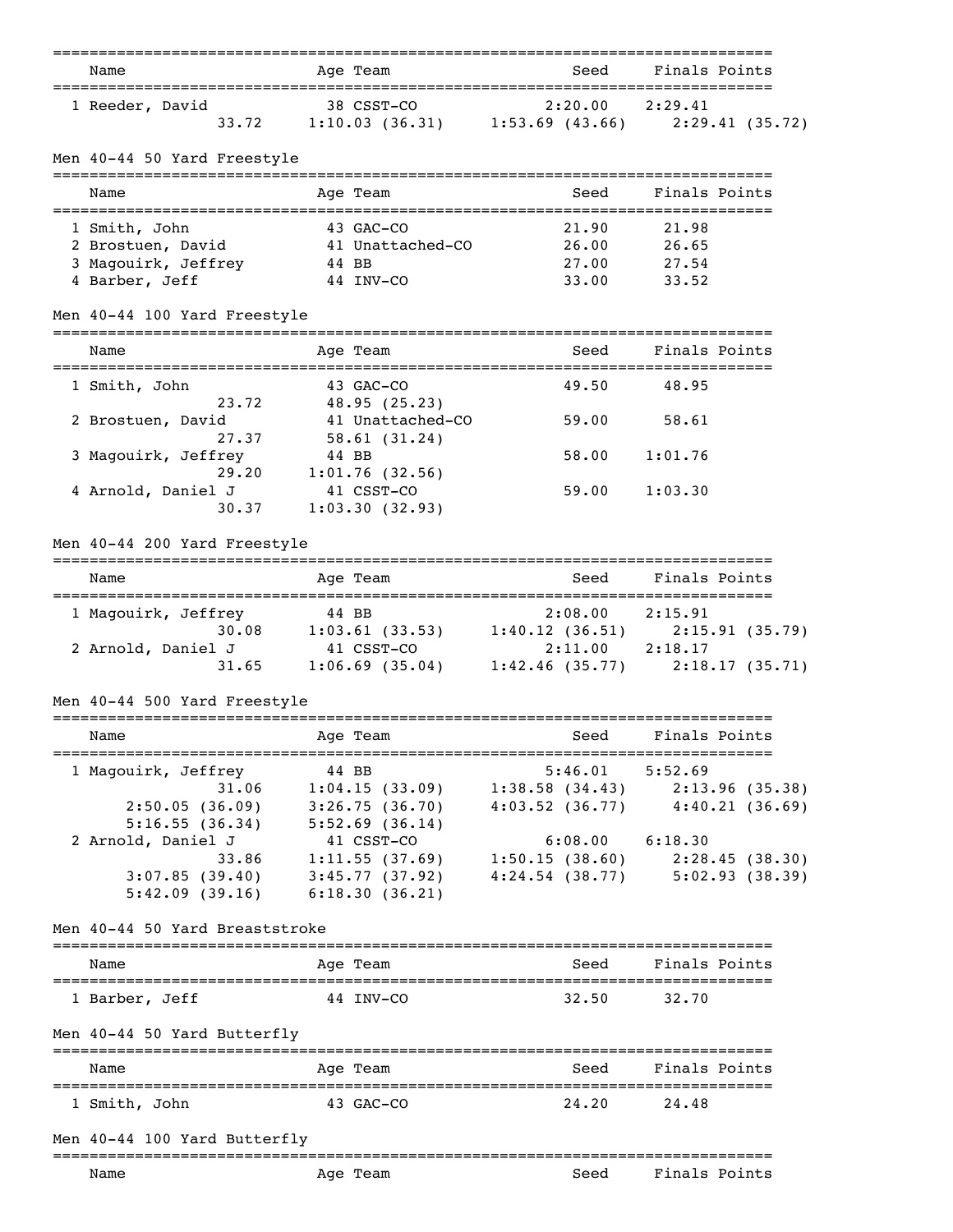|                                                    |                                                                                       |                           | ================================                |
|----------------------------------------------------|---------------------------------------------------------------------------------------|---------------------------|-------------------------------------------------|
| 1 Arnold, Daniel J                                 | 41 CSST-CO<br>$36.46$ 1:19.94 (43.48)                                                 | $1:23.00$ $1:19.94$       |                                                 |
| Men 40-44 100 Yard IM<br>_________________________ |                                                                                       |                           |                                                 |
| Name                                               | Age Team                                                                              | Seed                      | Finals Points                                   |
| 1 Brostuen, David                                  | 41 Unattached-CO<br>$32.14$ 1:08.80 (36.66)                                           | $1:10.00$ $1:08.80$       |                                                 |
| Men 40-44 200 Yard IM                              |                                                                                       |                           |                                                 |
| Name                                               | Age Team                                                                              | Seed                      | Finals Points                                   |
| 1 Magouirk, Jeffrey                                | 44 BB                                                                                 | ΝT                        | 2:39.79                                         |
|                                                    | 35.21 1:18.54 (43.33) 2:04.62 (46.08) 2:39.79 (35.17)<br>J 41 CSST-CO 2:49.00 2:50.81 |                           |                                                 |
| 2 Arnold, Daniel J                                 | 37.50   1:24.52 (47.02)   2:14.08 (49.56)   2:50.81 (36.73)                           |                           |                                                 |
|                                                    |                                                                                       |                           |                                                 |
| Men 45-49 50 Yard Freestyle                        | =====                                                                                 |                           |                                                 |
| Name                                               | Age Team                                                                              | Seed                      | Finals Points                                   |
| 1 Johnston, Mark                                   | 45 INV                                                                                | 24.50                     | 25.01                                           |
|                                                    |                                                                                       | 26.00                     | 25.55                                           |
| 2 Nolte, Christopher<br>3 Pegues, Lex<br>45 INV-CO |                                                                                       | $N\mathbf{T}$             | 27.10                                           |
| 4 Gimlin, Dennis Ray 49 PM                         |                                                                                       | 29.96                     | 30.16                                           |
| Men 45-49 100 Yard Freestyle                       |                                                                                       |                           |                                                 |
| Name                                               | Age Team                                                                              | Seed                      | Finals Points                                   |
| 1 Johnston, Mark                                   | 45 INV                                                                                | 54.50                     | 54.37                                           |
| 2 Gimlin, Dennis Ray 49 PM                         | 26.50 54.37 (27.87)<br>33.72 1:09.59 (35.87)                                          | $1:10.52$ $1:09.59$       |                                                 |
| Men 45-49 200 Yard Freestyle                       |                                                                                       |                           |                                                 |
| Name                                               | Age Team                                                                              | Seed                      | ______________________________<br>Finals Points |
| ================================                   |                                                                                       |                           |                                                 |
| 1 Smith, Paul<br>27.40                             | 46 BAM-CO<br>56.63(29.23)                                                             | 1:58.00<br>1:25.66(29.03) | 1:54.39<br>1:54.39(28.73)                       |
| 2 Nelson, Kurt                                     | 46 HR                                                                                 | $2:01.00$ $2:00.51$       |                                                 |
| 28.43                                              | 59.04(30.61)                                                                          | 1:30.08(31.04)            | 2:00.51(30.43)                                  |
| 3 Johnston, Mark                                   | 45 INV                                                                                | $2:05.00$ $2:03.40$       |                                                 |
| 28.25                                              | 59.41(31.16)                                                                          |                           | $1:31.87$ (32.46) $2:03.40$ (31.53)             |
| Men 45-49 500 Yard Freestyle                       |                                                                                       |                           |                                                 |
| Name                                               | Age Team                                                                              | Seed                      | Finals Points                                   |
| 1 Smith, Paul                                      | 46 BAM-CO                                                                             | $5:20.00$ $5:16.00$       |                                                 |
| 29.71                                              | $1:01.68 (31.97) \qquad 1:33.38 (31.70) \qquad 2:05.21 (31.83)$                       |                           |                                                 |
| 2:36.60(31.39)                                     | $3:08.32$ (31.72) $3:40.32$ (32.00) $4:12.55$ (32.23)                                 |                           |                                                 |
| 4:44.51(31.96)                                     | 5:16.00(31.49)                                                                        |                           |                                                 |
| 2 Nelson, Kurt                                     | 46 HR                                                                                 | $5:35.00$ $5:32.85$       |                                                 |
| 29.89                                              | $1:02.47$ (32.58) $1:36.02$ (33.55) $2:10.23$ (34.21)                                 |                           |                                                 |
|                                                    | $2:44.45(34.22)$ $3:19.05(34.60)$                                                     |                           | $3:53.02$ (33.97) $4:26.91$ (33.89)             |
|                                                    | $5:01.08$ (34.17) $5:32.85$ (31.77)                                                   |                           |                                                 |
| Men 45-49 50 Yard Backstroke                       |                                                                                       |                           |                                                 |
|                                                    |                                                                                       |                           |                                                 |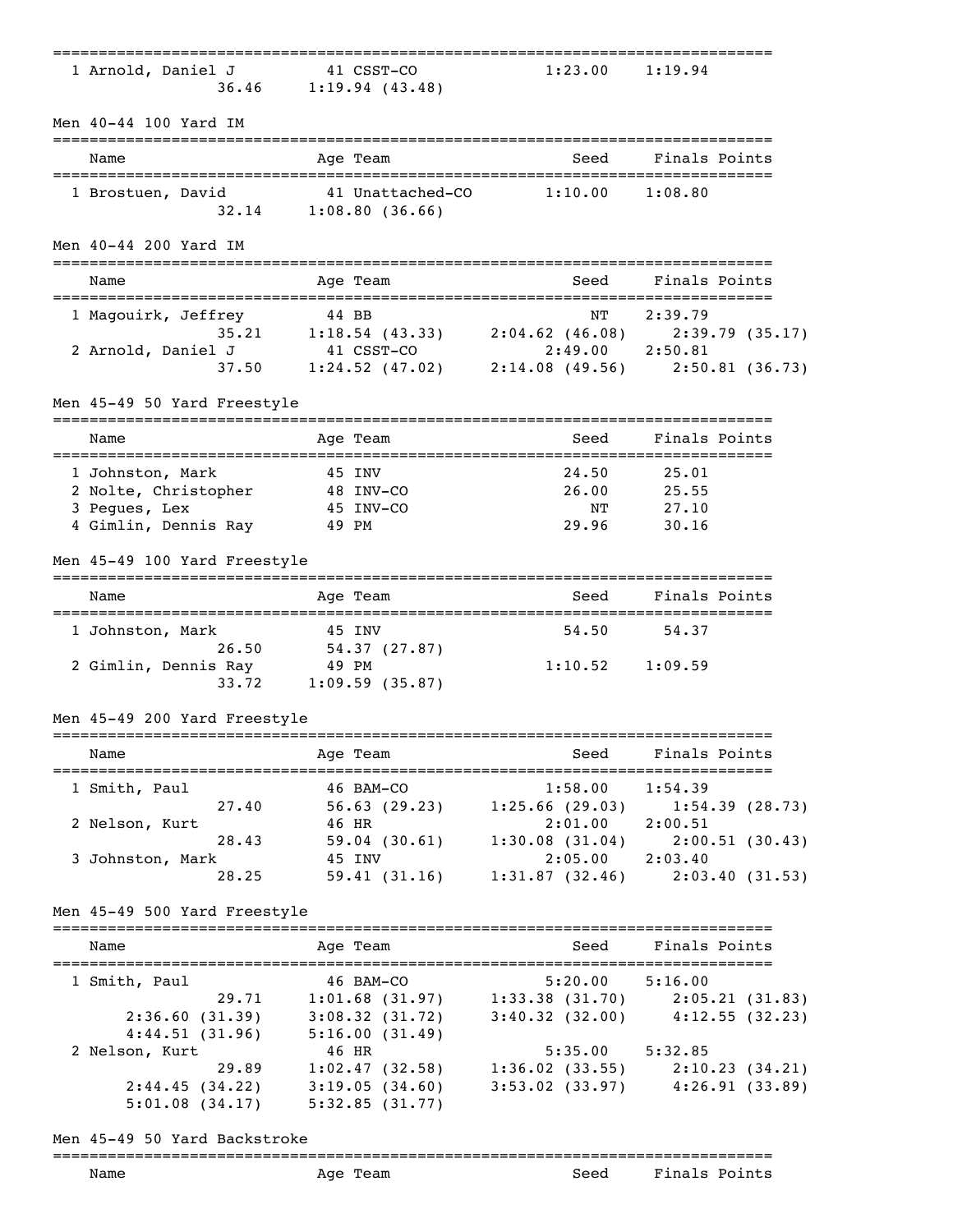| 1 Nolte, Christopher                                              | 48 INV-CO       |                              | 30.50                                                                              | 30.79                      |                |
|-------------------------------------------------------------------|-----------------|------------------------------|------------------------------------------------------------------------------------|----------------------------|----------------|
| Men 45-49 100 Yard Backstroke                                     |                 |                              | ------------------------------                                                     |                            |                |
| Name                                                              |                 | Age Team                     | Seed                                                                               | Finals Points              |                |
| 1 Peques, Lex<br>35.17                                            |                 | 45 INV-CO<br>1:11.02(35.85)  | NΤ                                                                                 | 1:11.02                    |                |
| 2 Gimlin, Dennis Ray                                              | 49 PM           | $41.64$ $1:24.44$ $(42.80)$  | $1:22.73$ $1:24.44$                                                                |                            |                |
| Men 45-49 50 Yard Breaststroke<br>=============================== |                 |                              |                                                                                    |                            |                |
| Name<br>=====================================                     |                 | Age Team                     | Seed                                                                               | Finals Points              |                |
| 1 Scott, Greq<br>2 Nolte, Christopher 48 INV-CO                   | 46 HR-CO        |                              | 31.00<br>33.50                                                                     | 30.67<br>33.28             |                |
| Men 45-49 100 Yard Breaststroke                                   |                 |                              |                                                                                    |                            |                |
| Name                                                              |                 | Age Team                     | Seed<br>_________________________                                                  | Finals Points              |                |
| 1 Gimlin, Dennis Ray 19 PM                                        |                 | 40.49 $1:24.49$ (44.00)      | NΤ                                                                                 | 1:24.49                    |                |
| Men 45-49 50 Yard Butterfly                                       |                 |                              |                                                                                    |                            |                |
| Name                                                              |                 | Age Team                     | Seed                                                                               | Finals Points              |                |
| 1 Scott, Greg<br>2 Nolte, Christopher 48 INV-CO                   |                 | 46 HR-CO                     | 28.00<br>28.50                                                                     | 26.99<br>28.13             |                |
| Men 45-49 100 Yard Butterfly                                      |                 |                              |                                                                                    |                            |                |
| Name                                                              |                 | Aqe Team                     | Seed                                                                               | Finals Points              |                |
| 1 Nelson, Kurt<br>27.64                                           | 46 HR           | 59.13(31.49)                 | 59.00                                                                              | 59.13                      |                |
| Men 45-49 100 Yard IM                                             |                 |                              |                                                                                    |                            |                |
| Name<br>===================                                       |                 | Age Team                     | Seed                                                                               | Finals Points              |                |
| 1 Scott, Greg<br>29.90                                            |                 | 46 HR-CO<br>1:01.65(31.75)   | 1:02.00                                                                            | 1:01.65                    |                |
| 2 Nolte, Christopher<br>30.76                                     |                 | 48 INV-CO<br>1:05.30(34.54)  | 1:05.00                                                                            | 1:05.30                    |                |
| 3 Gimlin, Dennis Ray<br>42.37                                     |                 | 49 PM<br>1:24.36(41.99)      | 1:24.25                                                                            | 1:24.36                    |                |
| Men 50-54 50 Yard Freestyle                                       |                 |                              |                                                                                    |                            |                |
| Name                                                              |                 | Age Team                     | Seed                                                                               | Finals Points              |                |
| 1 Harper, Larry<br>2 Orendorff, Michael                           | 51 RMM<br>54 PM |                              | 30.00<br>32.00                                                                     | 28.90<br>30.39             |                |
| Men 50-54 500 Yard Freestyle                                      |                 |                              |                                                                                    |                            |                |
| ==================<br>Name                                        | _______         | ----------------<br>Aqe Team | Seed                                                                               | Finals Points              |                |
| 1 Hughes, John<br>29.26<br>2:39.13(32.53)                         |                 | 52 HR<br>3:11.97(32.84)      | 5:20.00<br>$1:01.64$ (32.38) $1:34.00$ (32.36) $2:06.60$ (32.60)<br>3:45.14(33.17) | :==============<br>5:22.98 | 4:17.95(32.81) |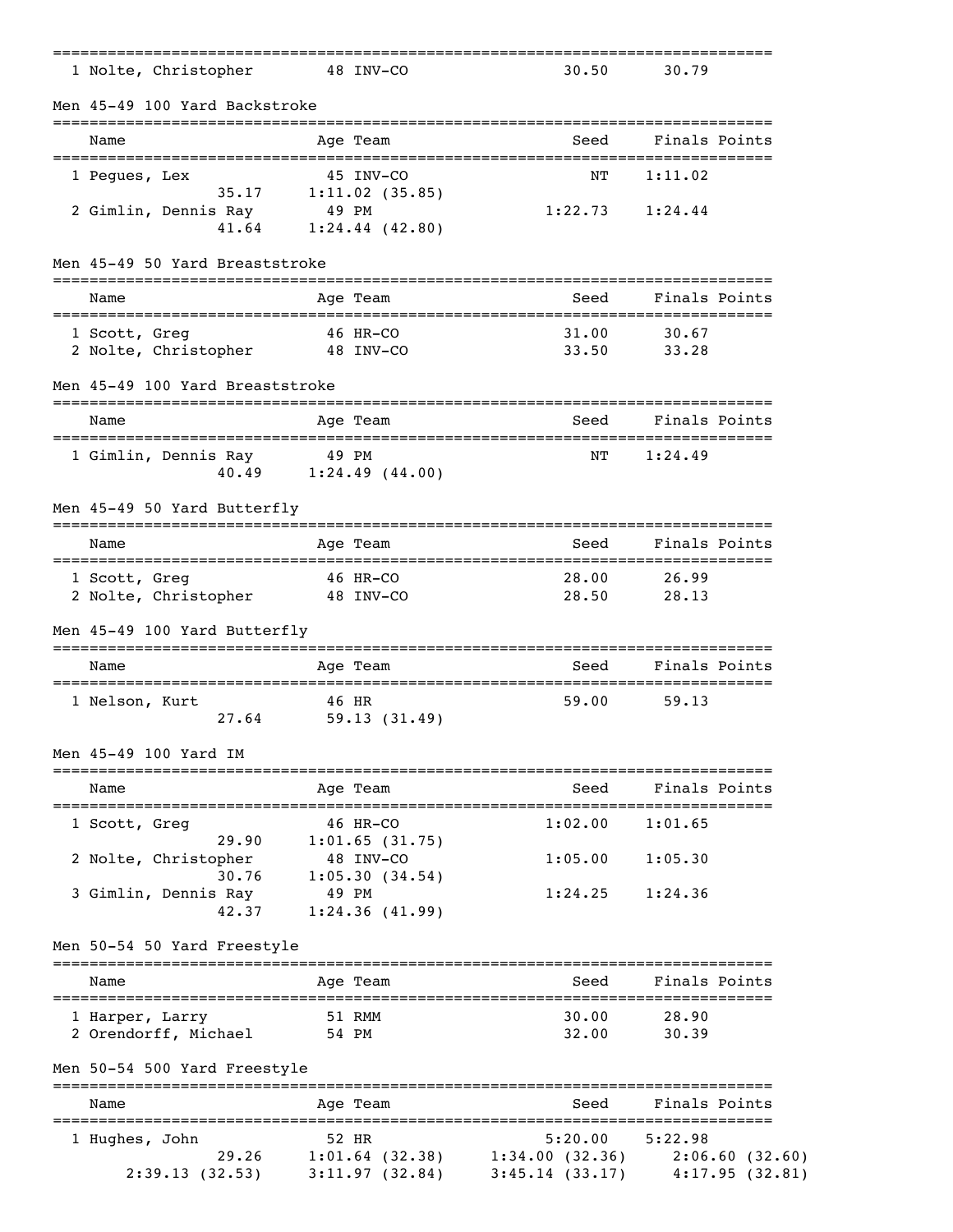| 4:50.76(32.81)                               |       | 5:22.98(32.22)          |                                                                                                                                                                                                      |                                     |
|----------------------------------------------|-------|-------------------------|------------------------------------------------------------------------------------------------------------------------------------------------------------------------------------------------------|-------------------------------------|
| 2 Orendorff, Michael                         |       | 54 PM                   | $7:20.00$ $7:06.39$                                                                                                                                                                                  |                                     |
| 37.56                                        |       |                         | $1:19.29$ (41.73) $2:01.98$ (42.69) $2:46.51$ (44.53)                                                                                                                                                |                                     |
| 3:30.50(43.99)                               |       | 4:13.92(43.42)          |                                                                                                                                                                                                      | $4:57.73$ (43.81) $5:41.59$ (43.86) |
| $6:24.89$ $(43.30)$                          |       | 7:06.39(41.50)          |                                                                                                                                                                                                      |                                     |
| 3 Heins, Don                                 |       | 51 BB<br>1:44.53(57.06) | $10:00.00$ $10:01.27$                                                                                                                                                                                |                                     |
|                                              |       |                         | $\begin{array}{cccccc} & 47.47 & 1:44.53 & (57.06) & 2:45.07 & (1:00.54) & 3:47.19 & (1:02.12) \\ 4:49.64 & (1:02.45) & 5:52.87 & (1:03.23) & 6:55.12 & (1:02.25) & 7:57.30 & (1:02.18) \end{array}$ |                                     |
| $9:01.02$ $(1:03.72)$ $10:01.27$ $(1:00.25)$ |       |                         |                                                                                                                                                                                                      |                                     |
|                                              |       |                         |                                                                                                                                                                                                      |                                     |
| Men 50-54 50 Yard Backstroke                 |       |                         |                                                                                                                                                                                                      |                                     |
|                                              |       |                         |                                                                                                                                                                                                      |                                     |
| Name                                         |       | Age Team                | Seed                                                                                                                                                                                                 | Finals Points                       |
| 1 Hughes, John                               | 52 HR |                         | 29.50                                                                                                                                                                                                | 29.85                               |
| 2 Orendorff, Michael 54 PM                   |       |                         | 42.80                                                                                                                                                                                                | 39.66                               |
|                                              |       |                         |                                                                                                                                                                                                      |                                     |
| Men 50-54 100 Yard Backstroke                |       |                         |                                                                                                                                                                                                      |                                     |
|                                              |       |                         |                                                                                                                                                                                                      |                                     |
| Name<br>========================             |       | Age Team                | Seed                                                                                                                                                                                                 | Finals Points                       |
| 1 Harper, Larry                              |       | 51 RMM                  | 1:18.00                                                                                                                                                                                              | 1:13.44                             |
|                                              | 36.28 | $1:13.44$ (37.16)       |                                                                                                                                                                                                      |                                     |
|                                              |       |                         |                                                                                                                                                                                                      |                                     |
| Men 50-54 50 Yard Breaststroke               |       |                         |                                                                                                                                                                                                      |                                     |
|                                              |       |                         |                                                                                                                                                                                                      |                                     |
| Name                                         |       | Age Team                | Seed                                                                                                                                                                                                 | Finals Points                       |
|                                              |       | 51 RMM                  | 37.00                                                                                                                                                                                                | 38.31                               |
| 1 Harper, Larry                              |       |                         |                                                                                                                                                                                                      |                                     |
| Men 50-54 100 Yard Breaststroke              |       |                         |                                                                                                                                                                                                      |                                     |
|                                              |       |                         |                                                                                                                                                                                                      |                                     |
| Name                                         |       | Age Team                | Seed                                                                                                                                                                                                 | Finals Points                       |
| ==================================           |       | 51 BB                   |                                                                                                                                                                                                      | 1:41.45                             |
| 1 Heins, Don                                 |       | 48.02 1:41.45 (53.43)   | 1:50.00                                                                                                                                                                                              |                                     |
|                                              |       |                         |                                                                                                                                                                                                      |                                     |
| Men 50-54 50 Yard Butterfly                  |       |                         |                                                                                                                                                                                                      |                                     |
|                                              |       |                         |                                                                                                                                                                                                      |                                     |
| Name                                         |       | Age Team                | Seed                                                                                                                                                                                                 | Finals Points                       |
|                                              |       |                         |                                                                                                                                                                                                      |                                     |
| 1 Harper, Larry                              |       | 51 RMM                  | 33.00                                                                                                                                                                                                | 32.08                               |
| 2 Orendorff, Michael 54 PM<br>3 Heins, Don   |       | 51 BB                   | 33.70<br>40.00                                                                                                                                                                                       | 33.60<br>40.73                      |
|                                              |       |                         |                                                                                                                                                                                                      |                                     |
| Men 50-54 100 Yard Butterfly                 |       |                         |                                                                                                                                                                                                      |                                     |
|                                              |       |                         |                                                                                                                                                                                                      |                                     |
| Name                                         |       | Age Team                | Seed                                                                                                                                                                                                 | Finals Points                       |
|                                              |       |                         |                                                                                                                                                                                                      |                                     |
| 1 Hughes, John                               |       | 52 HR                   | 1:01.00                                                                                                                                                                                              | 1:03.56                             |
|                                              |       | $30.07$ 1:03.56 (33.49) |                                                                                                                                                                                                      |                                     |
| Men 50-54 200 Yard Butterfly                 |       |                         |                                                                                                                                                                                                      |                                     |
|                                              |       |                         |                                                                                                                                                                                                      |                                     |
| Name                                         |       | Age Team                | Seed                                                                                                                                                                                                 | Finals Points                       |
|                                              |       |                         |                                                                                                                                                                                                      |                                     |
| 1 Heins, Don                                 |       | 51 BB                   | $4:00.00$ $3:43.51$                                                                                                                                                                                  |                                     |
|                                              | 45.07 |                         | $1:42.92$ (57.85) $2:43.13$ (1:00.21) $3:43.51$ (1:00.38)                                                                                                                                            |                                     |
| Men 50-54 100 Yard IM                        |       |                         |                                                                                                                                                                                                      |                                     |
|                                              |       |                         |                                                                                                                                                                                                      |                                     |
| Name                                         |       | Age Team                | Seed                                                                                                                                                                                                 | Finals Points                       |
|                                              |       |                         |                                                                                                                                                                                                      |                                     |
| 1 Harper, Larry                              |       | 51 RMM                  | 1:11.00                                                                                                                                                                                              | 1:12.63                             |
|                                              |       | 33.97 1:12.63 (38.66)   |                                                                                                                                                                                                      |                                     |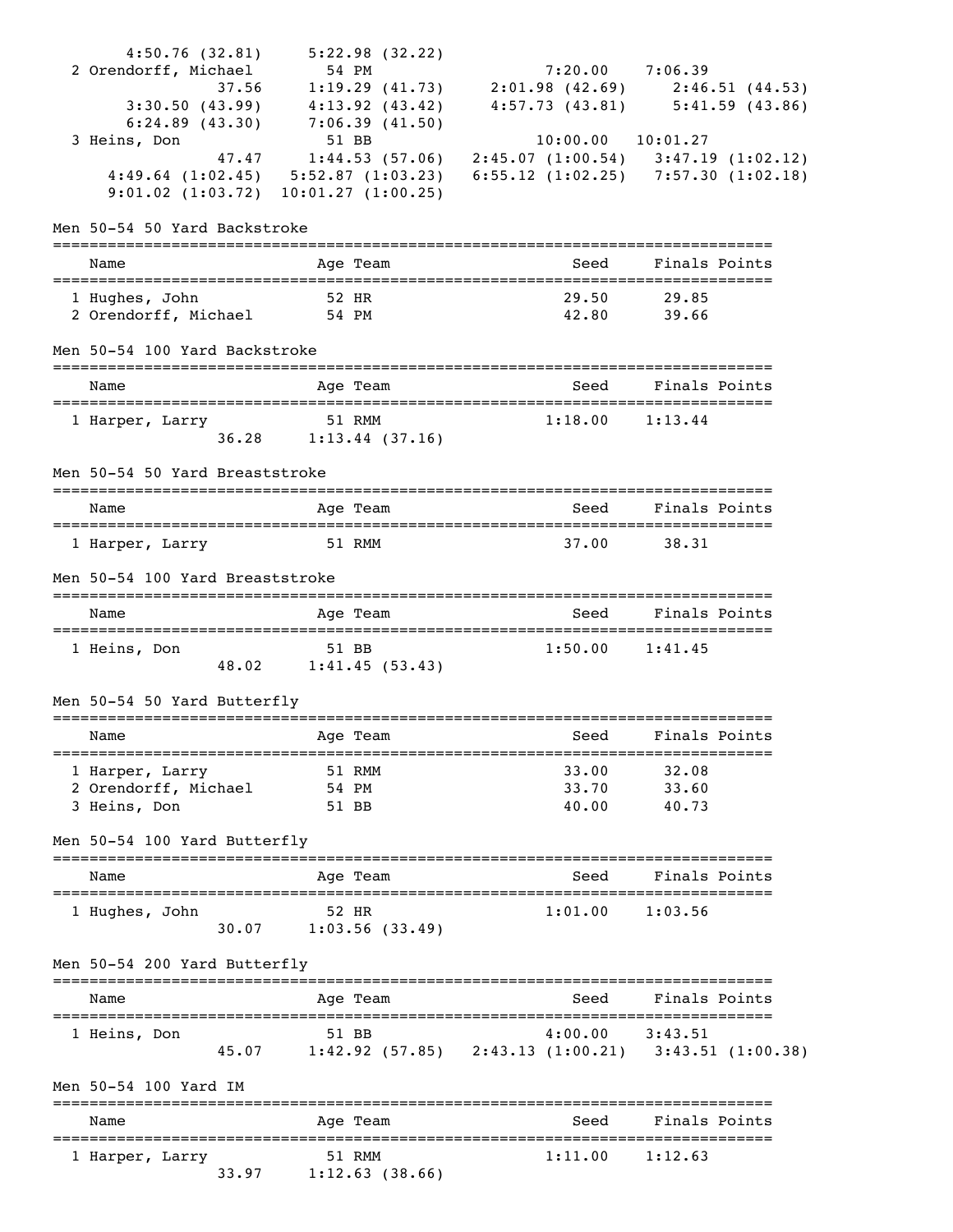| 2 Orendorff, Michael                                    | 54 PM<br>38.24 1:20.93 (42.69)                                                                                                                                              | 1:21.00                            | 1:20.93                 |
|---------------------------------------------------------|-----------------------------------------------------------------------------------------------------------------------------------------------------------------------------|------------------------------------|-------------------------|
| Men 55-59 50 Yard Freestyle<br>=================        | ======================                                                                                                                                                      | ---------------------------------- |                         |
| Name                                                    | Age Team<br>-----------                                                                                                                                                     | Seed                               | Finals Points           |
| 1 Carney, Kent                                          | 58 EVER                                                                                                                                                                     | 30.00                              | 29.11                   |
| Men 55-59 100 Yard Freestyle                            |                                                                                                                                                                             |                                    |                         |
| Name                                                    | Age Team                                                                                                                                                                    | Seed                               | Finals Points           |
| 1 Townsend, Cecil                                       | 58 PM<br>$31.24$ $1:04.33$ (33.09)                                                                                                                                          | 1:03.10                            | 1:04.33                 |
| 2 Krance, Chris C                                       | 55 Unattached-CO<br>$32.71$ 1:05.62 (32.91)                                                                                                                                 | $1:12.09$ $1:05.62$                |                         |
| Men 55-59 500 Yard Freestyle                            |                                                                                                                                                                             |                                    |                         |
| Name<br>====================================            | Age Team                                                                                                                                                                    | Seed                               | Finals Points           |
| 1 Townsend, Cecil                                       | 58 PM<br>35.85 1:14.77 (38.92) 1:54.65 (39.88) 2:35.10 (40.45)<br>$3:16.27$ (41.17) $3:56.16$ (39.89) $4:36.82$ (40.66) $5:59.10$ (1:22.28)<br>$6:38.55(39.45)$ $6:38.48()$ | $6:39.20$ $6:38.48$                |                         |
| Men 55-59 50 Yard Backstroke                            |                                                                                                                                                                             |                                    |                         |
| Name                                                    | Age Team                                                                                                                                                                    | Seed                               | Finals Points           |
| 1 Carney, Kent<br>2 Krance, Chris C<br>3 Basanez, Craig | 58 EVER<br>55 Unattached-CO<br>55 Unattached-CO                                                                                                                             | 36.00<br>41.04<br>47.76            | 34.01<br>35.58<br>45.08 |
| Men 55-59 100 Yard Backstroke                           |                                                                                                                                                                             |                                    |                         |
| Name<br>==================================              | Age Team                                                                                                                                                                    | Seed                               | Finals Points           |
| 1 Krance, Chris C                                       | 55 Unattached-CO 1:24.59 1:18.73<br>38.90 1:18.73 (39.83)                                                                                                                   |                                    |                         |
| 2 Basanez, Craig                                        | 55 Unattached-CO 1:48.43 1:36.92<br>44.43 1:36.92 (52.49)                                                                                                                   |                                    |                         |
| Men 55-59 200 Yard Backstroke                           |                                                                                                                                                                             |                                    |                         |
| Name                                                    | Age Team                                                                                                                                                                    | Seed                               | Finals Points           |
| 1 Krance, Chris C<br>2 Townsend, Cecil                  | 55 Unattached-CO 3:08.89 2:48.54<br>39.79 1:22.73 (42.94) 2:06.93 (44.20) 2:48.54 (41.61)<br>58 PM                                                                          | $2:49.70$ $2:49.12$                |                         |
| 3 Basanez, Craig                                        | 1:22.83 2:49.23 $(1:26.40)$ 2:49.12 ()<br>55 Unattached-CO 3:57.25 3:45.54<br>47.43 1:42.62 (55.19) 2:44.42 (1:01.80) 3:45.54 (1:01.12)                                     |                                    |                         |
| Men 55-59 50 Yard Breaststroke                          |                                                                                                                                                                             |                                    |                         |
| Name                                                    | Age Team                                                                                                                                                                    |                                    | Seed Finals Points      |
| 1 Carney, Kent                                          | 58 EVER                                                                                                                                                                     |                                    | 37.00 36.23             |
| Men 55-59 200 Yard Breaststroke                         |                                                                                                                                                                             |                                    |                         |
| Name                                                    | Age Team                                                                                                                                                                    | Seed                               | Finals Points           |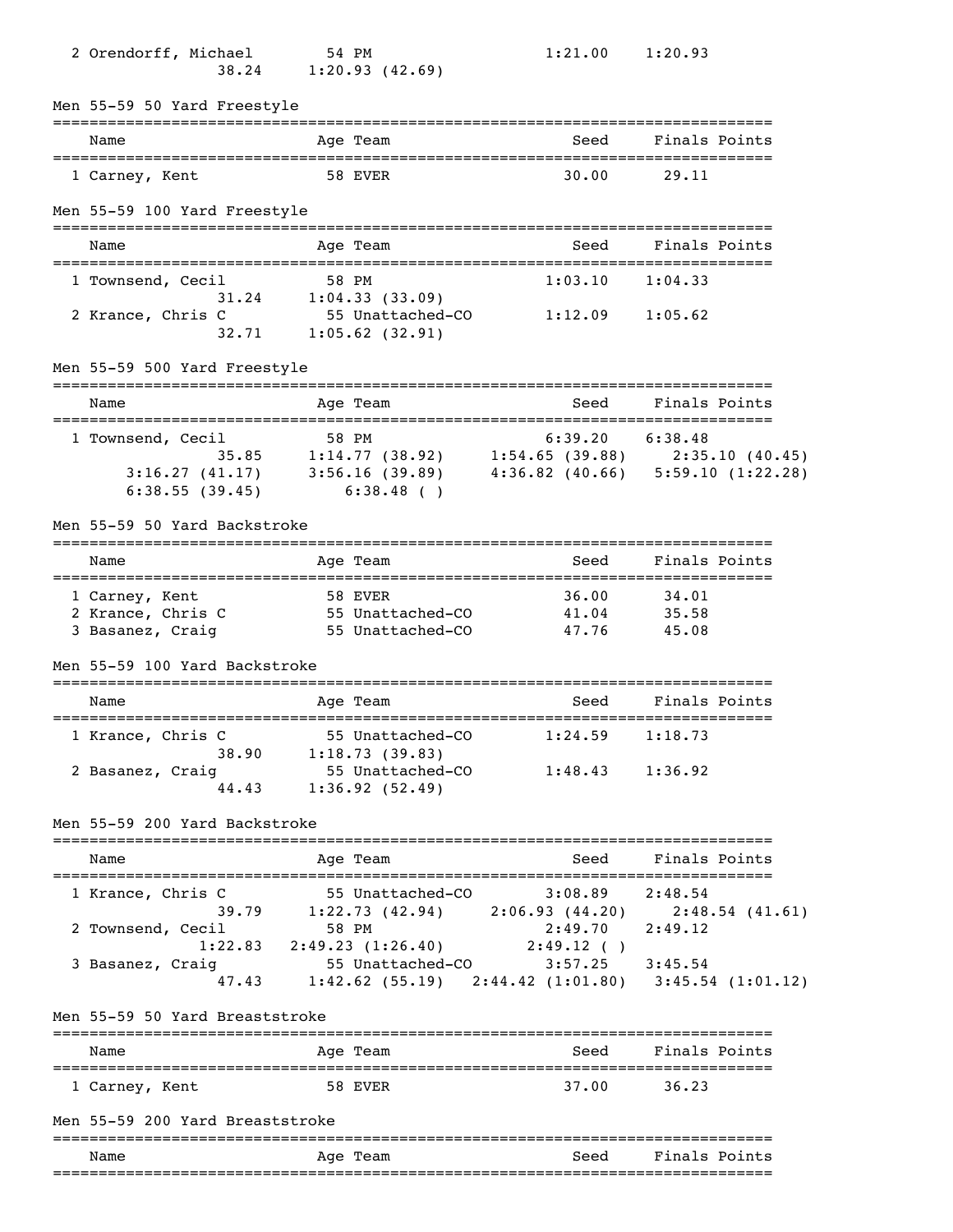| 1 Townsend, Cecil                |                                                                                                                     |            |                                                    | 1 58 PM<br>42.89 1:31.30 (48.41) 2:19.36 (48.06) 3:06.85 (47.49)                                                                                                                                                                                 |                    |  |
|----------------------------------|---------------------------------------------------------------------------------------------------------------------|------------|----------------------------------------------------|--------------------------------------------------------------------------------------------------------------------------------------------------------------------------------------------------------------------------------------------------|--------------------|--|
| Men 55-59 100 Yard IM            |                                                                                                                     |            |                                                    |                                                                                                                                                                                                                                                  |                    |  |
| Name<br>======================== |                                                                                                                     |            | Age Team                                           | Seed                                                                                                                                                                                                                                             | Finals Points      |  |
| 1 Townsend, Cecil                |                                                                                                                     | 58 PM      | $36.41$ 1:15.50 (39.09)                            | 1:18.90                                                                                                                                                                                                                                          | 1:15.50            |  |
|                                  | Men 60-64 50 Yard Freestyle                                                                                         |            |                                                    |                                                                                                                                                                                                                                                  |                    |  |
| Name                             |                                                                                                                     |            | Age Team                                           | Seed                                                                                                                                                                                                                                             | Finals Points      |  |
|                                  | 1 Chessnoe, Michael 64 DU-CO                                                                                        |            |                                                    | 36.00                                                                                                                                                                                                                                            | 38.36              |  |
|                                  | Men 60-64 100 Yard Freestyle                                                                                        |            |                                                    |                                                                                                                                                                                                                                                  |                    |  |
| Name                             | =====================================                                                                               |            | Age Team                                           |                                                                                                                                                                                                                                                  | Seed Finals Points |  |
| 1 Chessnoe, Michael              |                                                                                                                     | $64$ DU-CO | $39.65$ 1:18.23 (38.58)                            | 1:18.00                                                                                                                                                                                                                                          | 1:18.23            |  |
|                                  | Men 60-64 200 Yard Freestyle                                                                                        |            |                                                    |                                                                                                                                                                                                                                                  |                    |  |
| Name                             |                                                                                                                     |            | Age Team                                           | Seed                                                                                                                                                                                                                                             | Finals Points      |  |
| 1 Burson, Bill                   |                                                                                                                     | $60$ SS-CO |                                                    | $2:18.00$ $2:19.40$<br>$60$ SS-CO $2:18.00$ $2:19.40$<br>33.06 $1:08.48$ (35.42) $1:44.62$ (36.14) $2:19.40$ (34.78)                                                                                                                             |                    |  |
|                                  | Men 60-64 500 Yard Freestyle                                                                                        |            |                                                    |                                                                                                                                                                                                                                                  |                    |  |
| Name                             |                                                                                                                     |            | Age Team                                           |                                                                                                                                                                                                                                                  | Seed Finals Points |  |
| 1 Burson, Bill                   | $5:44.51$ (39.51) 6:21.83 (37.32)<br>2 Chessnoe, Michael 64 DU-CO<br>44.00<br>3:52.40(46.87)<br>$6:52.84$ $(44.16)$ |            | 1:31.97(47.97)<br>4:36.59(44.19)<br>7:35.51(42.67) | $60$ SS-CO $6:20.00$ $6:21.83$<br>34.70 1:11.52 (36.82) 1:49.42 (37.90) 2:27.61 (38.19)<br>$3:06.61$ (39.00) $3:45.79$ (39.18) $4:25.40$ (39.61) $5:05.00$ (39.60)<br>$7:34.00$ $7:35.51$<br>2:19.75(47.78)<br>$5:24.07(47.48)$ $6:08.68(44.61)$ | 3:05.53(45.78)     |  |
|                                  | Men 60-64 100 Yard Backstroke                                                                                       |            |                                                    |                                                                                                                                                                                                                                                  |                    |  |
| Name                             |                                                                                                                     |            | Age Team                                           | Seed                                                                                                                                                                                                                                             | Finals Points      |  |
| 1 Chessnoe, Michael              | 51.65                                                                                                               |            | 64 DU-CO<br>$1:43.84$ (52.19)                      | 1:49.00                                                                                                                                                                                                                                          | 1:43.84            |  |
|                                  | Men 60-64 50 Yard Breaststroke                                                                                      |            |                                                    |                                                                                                                                                                                                                                                  |                    |  |
| Name                             |                                                                                                                     |            | Age Team                                           | Seed                                                                                                                                                                                                                                             | Finals Points      |  |
| 1 Dyck, Mel                      |                                                                                                                     |            | 64 SNM-CO                                          | 37.00                                                                                                                                                                                                                                            | 36.21              |  |
|                                  | Men 60-64 100 Yard Breaststroke                                                                                     |            |                                                    |                                                                                                                                                                                                                                                  |                    |  |
| Name                             | =====================================                                                                               |            | Age Team                                           | Seed                                                                                                                                                                                                                                             | Finals Points      |  |
| 1 Dyck, Mel                      | 38.36                                                                                                               |            | 64 SNM-CO<br>1:19.89(41.53)                        | 1:25.00                                                                                                                                                                                                                                          | 1:19.89            |  |

Men 60-64 200 Yard Breaststroke

<sup>===============================================================================</sup>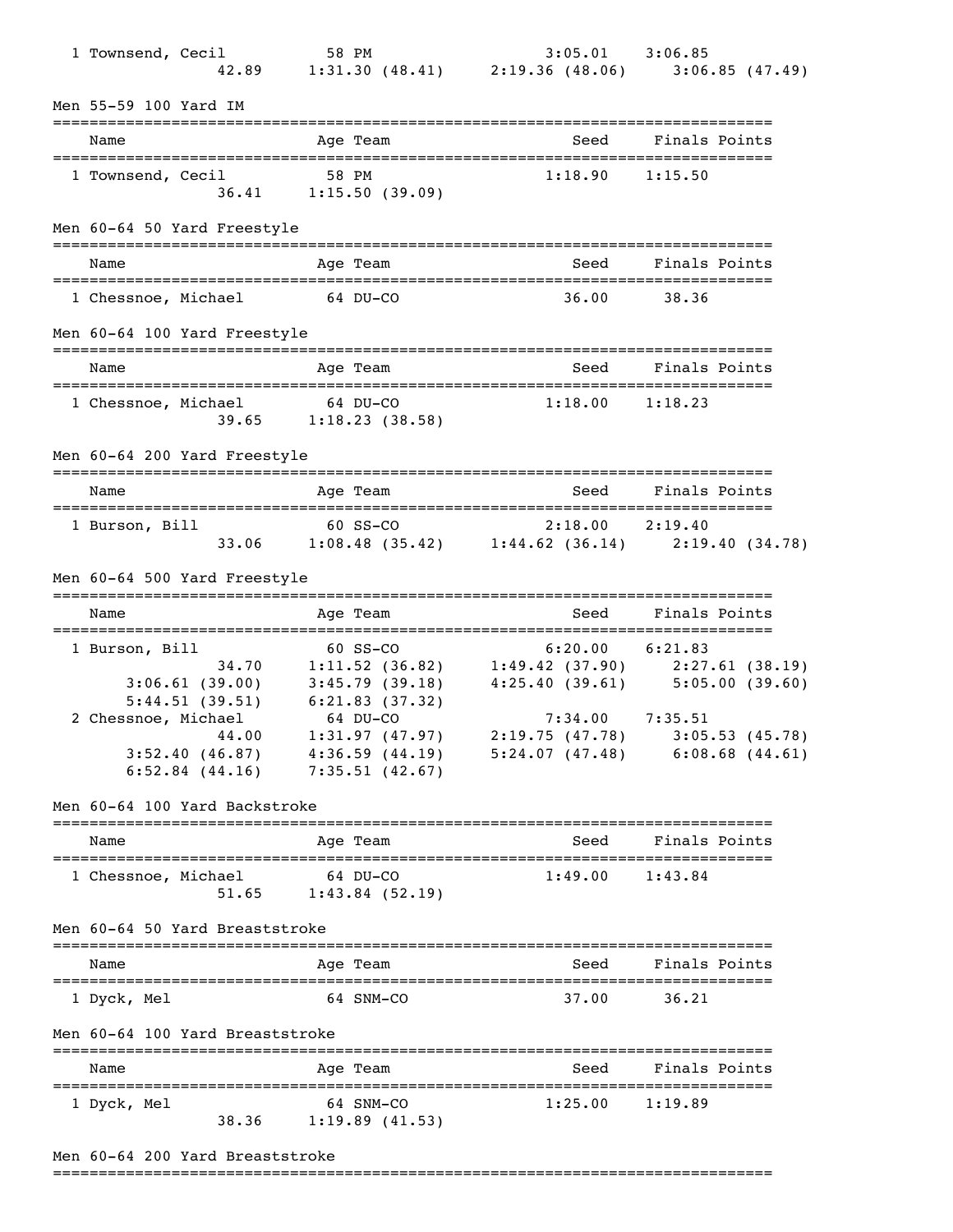| Name                                                               |       |              | Age Team                               | Seed                                                             | Finals Points                         |                |
|--------------------------------------------------------------------|-------|--------------|----------------------------------------|------------------------------------------------------------------|---------------------------------------|----------------|
| 1 Burson, Bill                                                     | 45.43 |              | 60 SS-CO                               | 3:20.00<br>$1:33.77$ (48.34) $2:22.93$ (49.16)                   | 3:11.39                               | 3:11.39(48.46) |
| Men 60-64 50 Yard Butterfly                                        |       |              |                                        |                                                                  |                                       |                |
| Name                                                               |       |              | Age Team                               | Seed                                                             | Finals Points                         |                |
| 1 Dyck, Mel                                                        |       |              | 64 SNM-CO                              | 35.00                                                            | 35.02                                 |                |
| Men 60-64 100 Yard Butterfly                                       |       |              |                                        |                                                                  |                                       |                |
| Name                                                               |       |              | Age Team                               | Seed                                                             | Finals Points                         |                |
| 1 Dyck, Mel                                                        | 42.21 |              | 64 SNM-CO<br>1:29.31(47.10)            | 1:35.00                                                          | 1:29.31                               |                |
| Men 60-64 100 Yard IM                                              |       |              |                                        |                                                                  |                                       |                |
| Name<br>----------------                                           |       | ;=========== | Age Team                               | Seed<br>--------------------------------                         | Finals Points                         |                |
| 1 Dyck, Mel                                                        |       |              | 64 SNM-CO<br>$41.03$ $1:21.59$ (40.56) | 1:30.00                                                          | 1:21.59                               |                |
| Men 65-69 50 Yard Freestyle                                        |       |              |                                        |                                                                  |                                       |                |
| Name                                                               |       |              | Age Team                               | Seed                                                             | Finals Points                         |                |
| 1 McCray, Richard                                                  |       |              | 68 BAM-CO                              | 33.00                                                            | 30.54                                 |                |
| Men 65-69 100 Yard Freestyle                                       |       |              |                                        |                                                                  |                                       |                |
| Name<br>=====================================                      |       |              | Age Team                               | Seed                                                             | Finals Points                         |                |
| 1 McCray, Richard                                                  |       |              | 68 BAM-CO<br>32.43 1:07.28 (34.85)     | 1:10.00                                                          | 1:07.28                               |                |
| 2 Plummer, Mark                                                    | 38.39 |              | 69 INV-CO<br>1:19.63(41.24)            | 1:22.07                                                          | 1:19.63                               |                |
| Men 65-69 200 Yard Freestyle                                       |       |              | -----------------                      |                                                                  |                                       |                |
| Name                                                               |       |              | Age Team                               | Seed                                                             | Finals Points                         |                |
| 1 McCray, Richard                                                  |       |              | 68 BAM-CO                              | 2:40.00<br>37.38 1:18.92 (41.54) 2:02.11 (43.19) 2:43.91 (41.80) | 2:43.91                               |                |
| Men 65-69 100 Yard Backstroke                                      |       |              |                                        |                                                                  |                                       |                |
| Name                                                               |       |              | Age Team                               | Seed                                                             | Finals Points                         |                |
| 1 Plummer, Mark                                                    |       |              | 69 INV-CO<br>$52.66$ 1:48.25 (55.59)   | 1:50.85                                                          | 1:48.25                               |                |
| Men 65-69 100 Yard Breaststroke<br>=============================== |       |              |                                        |                                                                  |                                       |                |
| Name<br>=====================================                      |       |              | Age Team                               | Seed<br>______________________                                   | Finals Points<br>==================== |                |
| 1 Plummer, Mark                                                    |       |              | 69 INV-CO<br>53.30 1:51.50 (58.20)     | 1:53.22                                                          | 1:51.50                               |                |
| Men 65-69 50 Yard Butterfly                                        |       |              | ====================================== | ===================================                              |                                       |                |
| Name                                                               |       |              | Age Team                               | Seed                                                             | Finals Points                         |                |
|                                                                    |       |              |                                        |                                                                  |                                       |                |